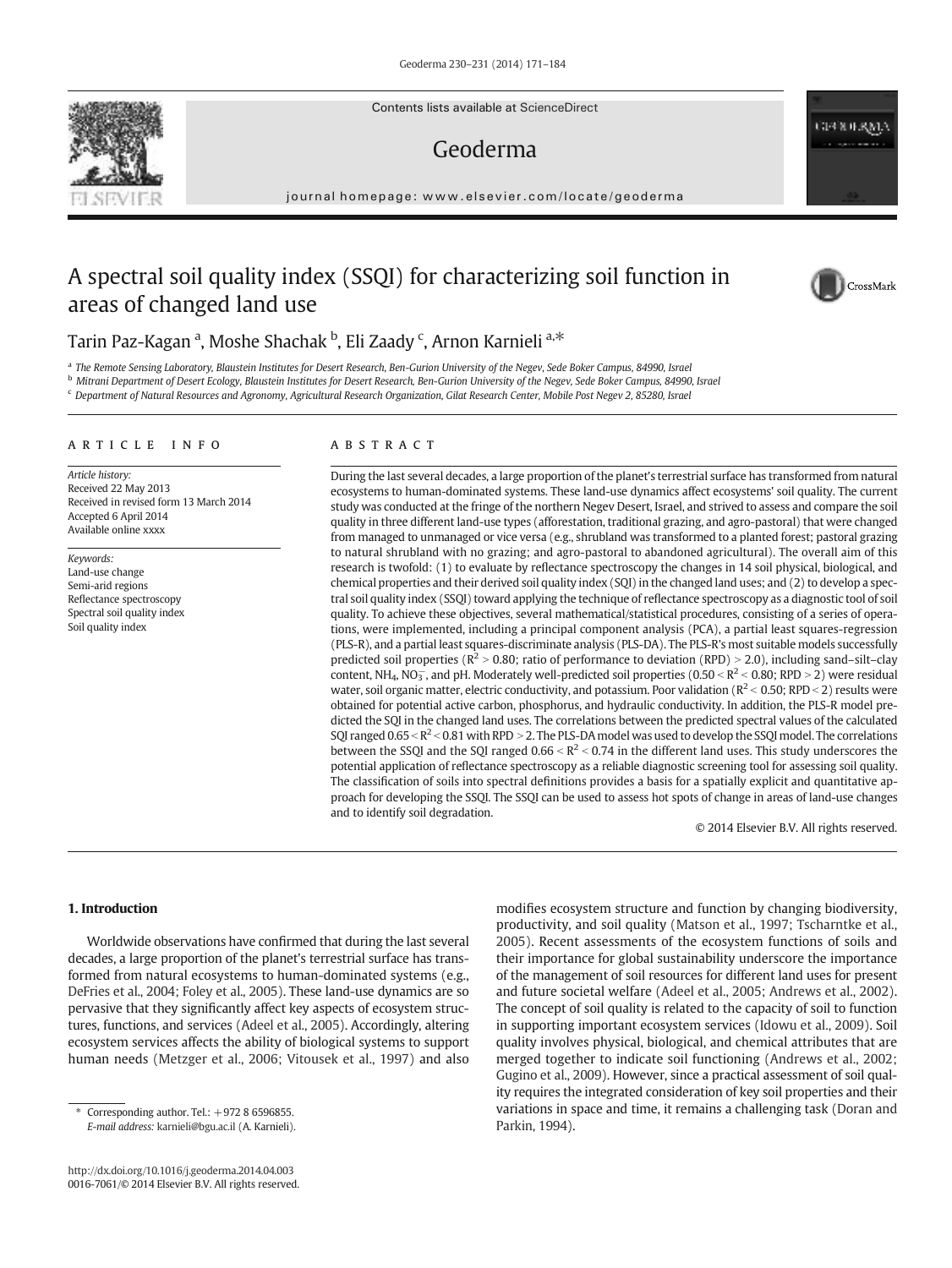Recent studies have proposed several conceptual frameworks for monitoring soil quality (e.g., Andrews et al., 2004; Black, 1965; Stevenson, 2005; Viscarra Rossel et al., 2006). These frameworks usually share the common initial step of the choice of a minimum dataset (MDS), composed of physical, biological, and chemical properties that are essential in terms of soil functioning (Rezaei et al., 2006). The soil attributes are selected from the MDS for their suitability in assessing a particular soil function (Andrews et al., 2004), a specific soil ecosystem service (Velasquez et al., 2007), or a key threat to soils (Morvan et al., 2008). Each indicative soil property is normalized to a unitless score and, finally, integrated into a soil quality index (SQI) value (Andrews et al., 2002, 2004; Idowu et al., 2008; Karlen et al., 1997). However, because many soil analyses are involved, monitoring soil quality indices at different scales and land uses remains expensive, as well as time and labor consuming, when using the standard procedures (Cécillon et al., 2009a).

In contrast, different aspects of soil quality can be assessed by reflectance spectroscopy techniques that include visible (VIS, 400–700 nm), near-infrared (NIR, 700–1100 nm), and shortwave infrared (SWIR, 1100–2500 nm). These are rapid, non-destructive, reproducible, and cost-effective analytical methods (Ben-Dor and Banin, 1995). Reflectance and absorbance signals result from vibrations in chemical bonds and minerals that provide information about the proportion of each element in the analyzed sample (Ciurczack, 2001). Recent advances in soil analysis demonstrate that reflectance spectroscopy is a robust analytical technique suited for rapid and simultaneous analysis of the abovementioned soil attributes with various levels of prediction accuracy (Awiti et al., 2008; Cécillon et al., 2009a; Odlare et al., 2005; Velasquez et al., 2005, 2007).

Although the potential of reflectance spectroscopy as a technique for the rapid and simultaneous prediction of soil properties is rather clear, the challenge is to adapt the application of spectroscopy as a diagnostic screening tool that can aid in the development of reliable, specific spectral definitions to characterize soil quality for land management. In addition, using spectroscopy to assess the impact of changes in land use on soil properties can also help to detect environmental changes, such as soil degradation, erosion, and modifications in primary productivity. Therefore, the evaluation of soil quality, using spectroscopy as a way to generate diagnostic indices, can be used for land management. Shepherd and Walsh (2002) discussed the potential of soil spectroscopy for risk-based assessments of the effects of land use and land management on soil conditions. Vågen et al. (2006) developed a spectral fertility index and used it to investigate the effects of land use and time since forest conversion on soil conditions in Madagascar. Awiti et al. (2008) developed a spectral soil condition classification method to assess tropical forest–cropland soils in Kenya. The classification of soils that Awiti et al. (2008) developed into spectrally defined condition classes provides a basis for spatially explicit and quantitative case definitions for poor or degraded soil conditions. Such approaches need more validations, particularly to test the application of reflectance spectroscopy for detecting changes in soil condition or quality due to land management.

Our study strived to assess and compare soil quality in changed land uses using laboratory analyses of soil physical, biological, and chemical properties, as well as through spectral measurements. The overall aim of this research is twofold: (1) to evaluate the ability of reflectance spectroscopy to detect changes in soil quality across changed land uses; and (2) to develop a spectral soil quality index (SSQI) toward applying the reflectance spectroscopy technique as a diagnostic tool of land management. To achieve these objectives, several mathematical/statistical procedures, consisting of a series of operations, were used, including a principal component analysis (PCA) for establishing the SQI based on the soil physical, biological, and chemical properties (Fig. 1, step 1); a partial least squares-regression (PLS-R) to relate spectral reflectance for measuring soil properties with (SQI) scoring (Fig. 1, steps 2 and



Fig. 1. The scheme for assessing the spectral soil quality index (SSQI) and the soil quality index (SQI) by laboratory and spectroscopy measurements in different land-use categories.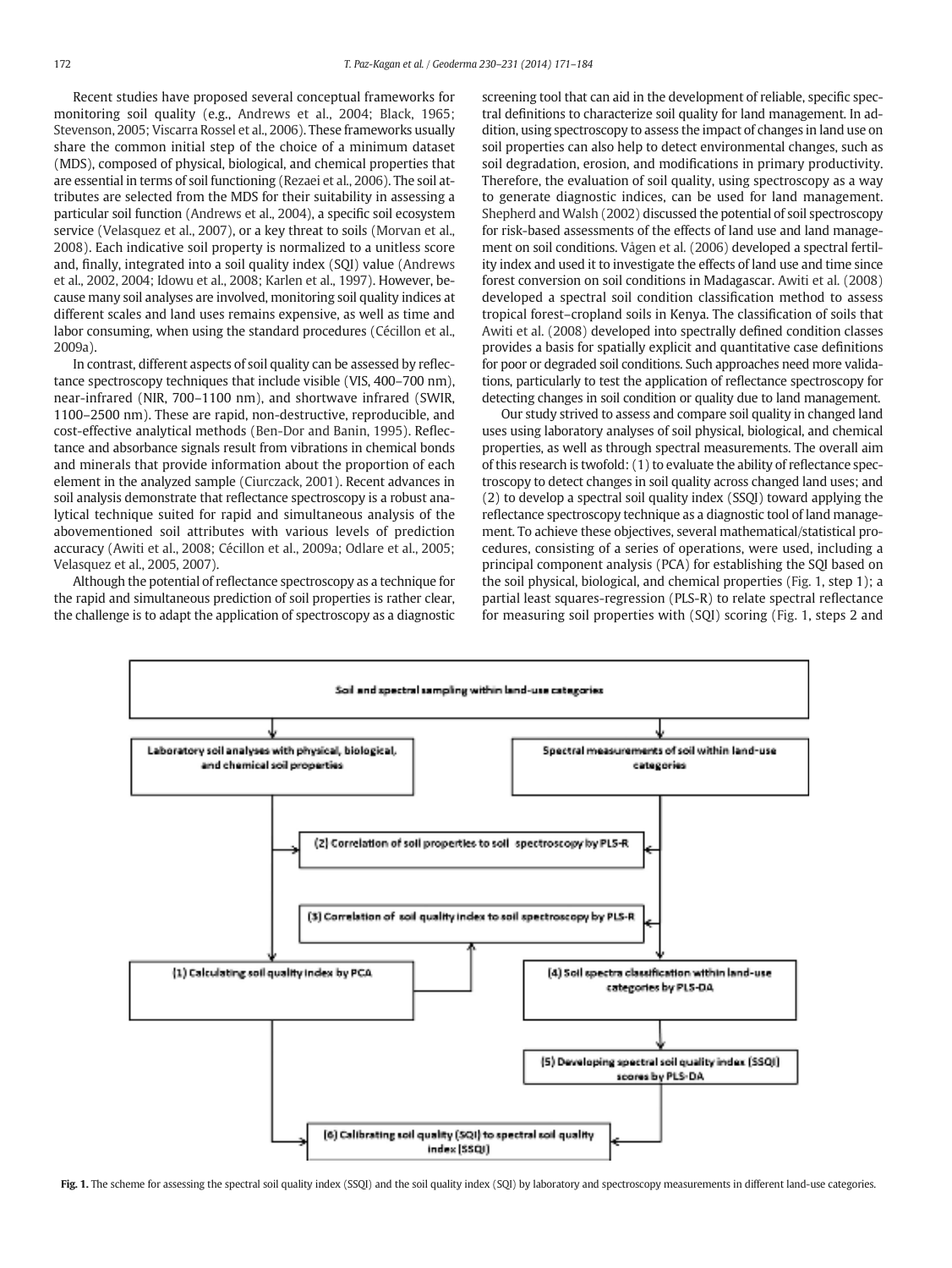

Fig. 2. Study sites of the different land uses: (A) location map of the sites in the northern Negev Desert in Israel overlaid on the rainfall isohyets; (B) afforestation - Yatir Forest; (C) traditional grazing — Lehavim experimental farm; and (D) agro-pastoral grazing — Migda farm.

3); and a partial least squares-discriminate analysis (PLS-DA) to relate spectral reflectance classification with different land-use categories and to develop the SSQI, using a scoring function (Fig. 1, steps 4–5). The last operation involved a correlation between the SQI and the developed SSQI (Fig. 1, steps 6).

# 2. Materials and methods

# *2.1. Site descriptions*

Measuring the response of soil condition to management over long time scales at large spatial scales is feasible but highly demanding and requires long-term experiments. Therefore, the selected study areas are located in long-term ecological research (LTER) sites in the northern Negev Desert of Israel, across the transition between the arid and semiarid zones (Fig. 2A). The area is characterized by a mean annual rainfall of 200–300 mm that is concentrated during the rainy season between November and April. Average daily temperature ranges from 10 °C in the winter to 30 °C in the summer. The changed land uses include several treatments (managements): (1) a natural shrubland area was changed to a planted forest; (2) a traditional grazing area was changed to a shrubland area where grazing has been excluded; (3) an agropastoral area was changed to an abandoned field where grazing has been excluded; and (4) an abandoned field where grazing had been excluded was changed to an abandoned field with grazing.

# *2.1.1. Afforestation system*

The study was conducted at the Yatir Forest (Fig. 2B), which is a pine forest of approximately 2800 ha comprising predominantly *Pinus halepensis* Mill, planted mainly between 1965 and 1969 (35°03′E, 31°20′N 650 m a.m.s.l.). The silty-loam soil is of aeolian origin deposited on a chalk and limestone substrate. There is no distinct organic horizon other than an occasional thin, 1–3 cm, litter layer (Grunzweig et al., 2003). The Yatir Forest is the largest planted forest in the semi-arid northern Negev Desert (Bonneh, 2000; Volcani et al., 2005). The surrounding native vegetation is a two-phase mosaic dominated by the shrub *Sarcopoterium spinosum* (L.), embedded in a soil biological crust matrix. During the rainy season, herbaceous annuals and perennials (vegetation height: 30–50 cm) are prominent in both patches (Sprintsin et al., 2009). Samples were taken from the area according to the landscape patchiness in the afforestation system and the adjacent shrubland system, under the canopy (understory) and in the open patches of the forest, and under the shrub and in the open patches in the adjacent shrubland (Table 1).

#### *2.1.2. Traditional grazing ecosystem*

The traditional grazing study was conducted at the Lehavim experimental farm (34°49′E, 31°21′N, 350–500 m a.m.s.l.) (Fig. 2C). The bedrock lithology is chalk of the Eocene, and the soil is loamy (Stevi et al., 2008). The vegetation physiognomy is a shrubland in which

Table 1

The changed land uses in the study: afforestation; traditional grazing, and agro-pastoral grazing. The different treatments for each land use are listed.

| Land use                                                     | Treatment 1                                                                                                          | Treatment 2                                                                                                   | Treatment 3                                                                                           | Treatment 4                                                |
|--------------------------------------------------------------|----------------------------------------------------------------------------------------------------------------------|---------------------------------------------------------------------------------------------------------------|-------------------------------------------------------------------------------------------------------|------------------------------------------------------------|
| Afforestation<br>Traditional grazing<br>Agro-pastoral system | Forest under the canopy (understory) (FT)<br>No grazing northern slope (NGN)<br>No grazing in abandoned field (NGAF) | Forest open patches (clearing) (FO)<br>Grazing northern slope (GN)<br>Monoculture agro-pastoral field (AGR-P) | Shrubland under the shrub (NS)<br>No grazing southern slope (NGS)<br>Grazing in abandoned field (GAF) | Shrubland open patches (NO)<br>Grazing southern slope (GS) |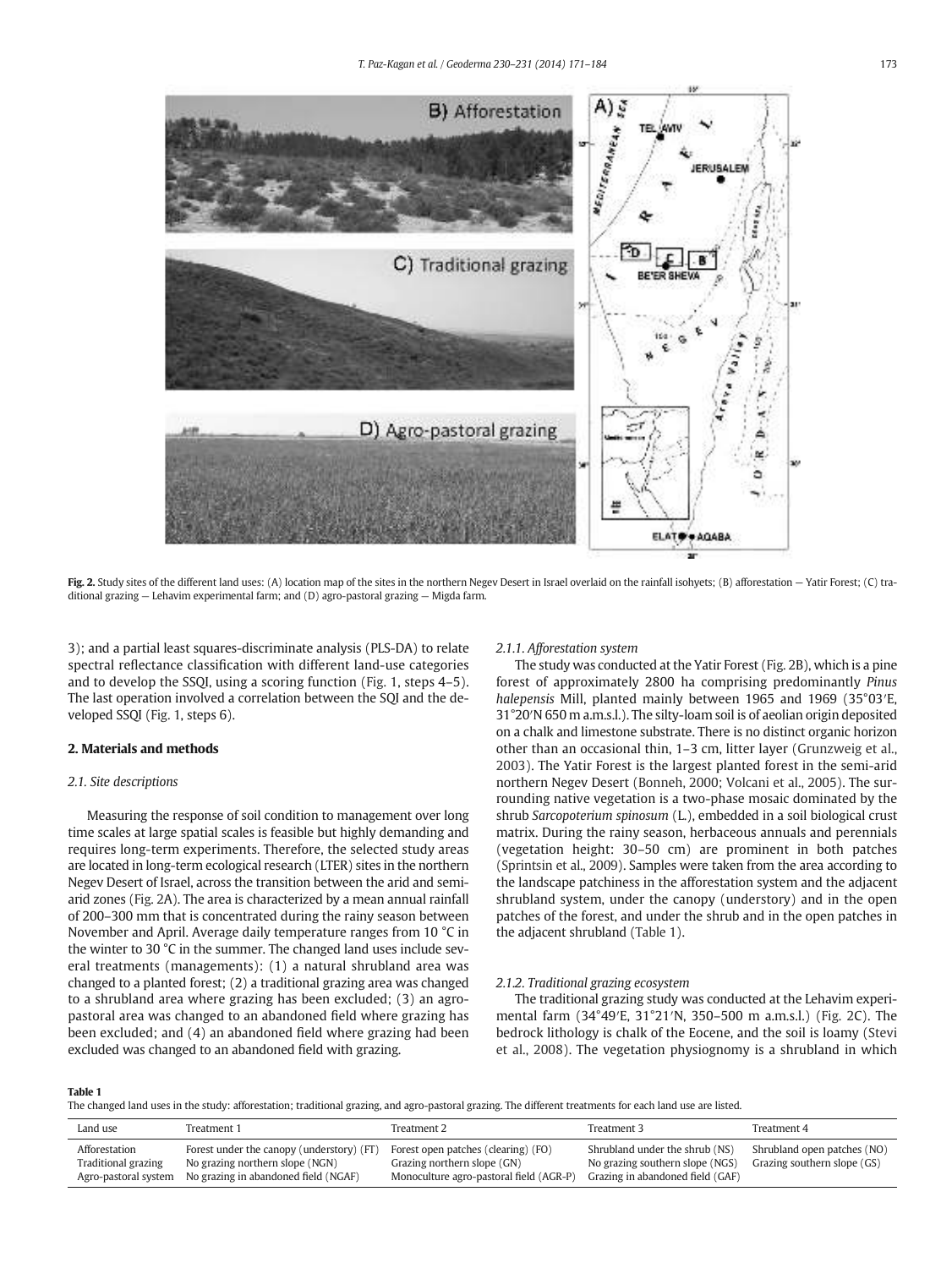# Table 2

Soil quality indicators for the afforestation land use with the following treatments: understory forest canopy, open patches, shrubland under the shrub, and shrubland soil biogenic crust in the open patches. Statistics include: average value, standard deviation, and significant differences between treatments.

| Treatments                | Sand $(\%)$               | Silt(%)                   | Clay (%)                    | AGG $(1-6)$     | RW(m/m)                 | $SH$ (psi)              | HC (mm/h)             | SOM(%)          |
|---------------------------|---------------------------|---------------------------|-----------------------------|-----------------|-------------------------|-------------------------|-----------------------|-----------------|
| Forest understory         | $35.82 + 4.15^b$          | $43.78 + 1.92^{\text{a}}$ | $20.4 + 3.58^{\circ}$       | $3.92 + 0.1a$   | $1.65 + 0.22^a$         | $300.8 + 4.17^c$        | $0.136 + 0.07^{ab}$   | $11.18 + 1.81a$ |
| Forest clearing           | $41.02 + 2.22^{\text{a}}$ | $41.58 + 2.92^{\circ}$    | $17.4 + 1.95^{\circ}$       | $3.2 + 0.12^b$  | $0.99 + 0.13^b$         | $286.13 + 8.79^d$       | $0.14 + 0.06^{\circ}$ | $8.38 + 1.16^b$ |
| Shrubland under the shrub | $33.42 + 1.224^b$         | $49.38 + 1.09^{\circ}$    | $17.2 + 1.923$ <sup>a</sup> | $2.43 + 0.39^c$ | $1.171 + 0.115^{\circ}$ | $316.15 + 5.83^b$       | $0.107 + 0.049^{ab}$  | $6.23 + 0.72^c$ |
| Shrubland open patches    | $35.42 + 2.65^{\circ}$    | $49.58 + 1.23^b$          | $15 + 2.6^b$                | $1.18 + 0.06^d$ | $0.91 + 0.18^b$         | $336.15 + 6.73^{\circ}$ | $0.094 + 0.04^b$      | $4.24 + 0.4^d$  |
| $P < \alpha$              | < 0.05                    | < 0.05                    | < 0.01                      | $<$ 0.01        | < 0.01                  | < 0.05                  | < 0.01                | $<$ 0.01        |

⁎Abbreviations: AGG — aggregation; RW — residual water; SH — surface hardness (penetration); HC — hydraulic conductivity (infiltration); SOM — soil organic matter; PAC — potential active carbon; RH – root health; EC – electric conductivity; NH<sub>4</sub> – ammonium; NO<sub>3</sub> – nitrate; P – phosphorus; K – potassium; NS – no significant differences. Small letters indicate significant differences between treatments. Values in each vertical column followed by the same letter do not differ significantly at  $P < \alpha$  using ANOVA Tukey test.

*Sarcopoterium spinosum*, *Coridothymus capitatus* and *Thymelaea hirsuta* are the dominant shrub species, embedded in soil biological crust matrices. Annual species represent 56% of the regional flora (Danin and Orshan, 1990). The herbaceous vegetation appears in the mid-winter and persists for 2–5 months, depending on the amount and distribution of rainfall (Karnieli, 2003; Karnieli et al., 2002).

The 800-ha experimental farm was established in 1980 under the auspices of the Israeli Ministry of Agriculture and Rural Development and has since been moderately grazed by flocks of sheep and goats (Stevi et al., 2008). Four permanent enclosure plots ( $10 \times 10$  m) to prevent grazing were established on each slope in 1993. The area was grazed every year by a flock of about 600 Awassi sheep and 200 goats, starting in late January, after annuals' germination, continuing until May (green pasture), and again from August to December (dry pasture). A shepherd directs the flock over the range, to ensure foraging over the entire area and maximal consumption of the available vegetation. The study area was sampled on the south- and north-facing slopes near the wadi shoulders (moderate slope) (Table 1).

#### *2.1.3. Agro-pastoral ecosystem*

The agro-pastoral study was conducted at the Migda experimental farm in the northern Negev Desert of Israel, located northwest of Beer-Sheva (34°25′E, 31°22′N, 100–120 m a.m.s.l.) (Fig. 2D). The farm was established in 1960 by the Agricultural Research Organization with an area of 400 ha supporting extensive agriculture that includes grazing under different grazing regimes. The main crop is spring wheat (Pimstein et al., 2009), growing annually during the rainy season from October to April. The bedrock lithology is chalk of the Eocene, and the overlaying soil is a sandy-loam.

The farm has been grazed every year by a flock of about 800 Awassi sheep and 600 goats, starting in late February, when the field is fully covered, continuing until May (green pasture), and again from June to December (dry pasture). The grazing in the farm is managed by controlling the intensity, stocking density, flock size, and timing of herd introduction in the field. Three fields were examined (Table 1): (1) an abandoned agricultural field with natural vegetation in an area of 5 ha of mainly annual plants. In this field, no cultivation, irrigation, fertilization, or grazing has been performed; (2) an abandoned field in an area of 9.6 ha, mainly with annual plants, with grazing, but with no cultivation, fertilization, or irrigation; and (3) a monocultural agro-pastoral field of wheat in an area of 9.5 ha, with moderate grazing and cultivation but with no fertilization or irrigation.

# *2.2. Soil sampling and laboratory analysis*

Soil samples were collected in late August of 2011, at the peak of the dry season, at a depth of 0–0.15 m; thus, the soil water content was negligible. The sampling was conducted following a stratified random survey methodology. For each treatment, the sampling included five quadrates of 1 m<sup>2</sup>, randomly placed ( $n = 5$ ). In each quadrate, four soil samplings of about 700 g of soil were collected for laboratory measurement ( $N = 55$ ). In total, 220 soil samples were collected (repeated measurements of four soil samples in each quadrate). The soil measurements that were conducted in the field included surface hardness (SH) and hydraulic conductivity (HC). All soil samples were transferred to the laboratory and were stored unopened at room temperature until analysis.

The Cornell Soil Health Test (CSHT) protocols were adopted for analyzing 14 physical, biological, and chemical soil properties (Gugino et al., 2009; Idowu et al., 2008; Schindelbeck et al., 2008). The physical properties included soil texture (fractions of clay, silt, and sand), wet aggregate stability (AGG), residual water (RW), surface hardness (SH), and hydraulic conductivity (HC). The biological properties included soil organic matter (SOM), potential active carbon (PAC) and root health (RH). The chemical properties included pH, electrical conductivity (EC), extractable phosphorus (P), extractable potassium (K), extractable ammonium ( $NH<sub>4</sub><sup>+</sup>$ ), and extractable nitrate (NO<sub>3</sub>). All laboratory measurements were performed with CSHT's standards; however, minor modifications were introduced due to specific management practices, climatic regions, and available tools. These included: (1) wet aggregate stability that was measured by an aggregate stability kit (Herrick, 2000); (2) residual water (RW) that was measured by the soil moisture (Black, 1965); (3) NH<sup>+</sup> and NO<sub>3</sub> that was measured by potassium chloride extracts (Stevenson, 2005); and finally (4) hydraulic conductivity property that was measured by a mini-disk infiltrometer in the field (Ankeny et al., 1991).

### *2.3. Spectral measurement and processing*

In each of the abovementioned quadrates, four soil samples were collected for spectral measurements. A total of 440 soil samples were separated into two different datasets. The dataset of 2011 (220 samples) was used for model calibration while the remaining 220 samples from 2010 were used for prediction. Prior to the spectral measurements, the soil samples were ground and passed through a 2-mm sieve. Soil samples were measured with the portable Analytical Spectral Devices (ASD) Field Spec® Pro spectrometer with a spectral range of 350–2500 nm and a 25° field of view. Once every few minutes, the spectrometer was calibrated to spectral reflectance using a standard white reference panel (Spectralon Labsphere Inc., North Sutton, NH, USA). Reflectance data were measured under stable illumination from two directions while the spectrometer's fiber aperture was fixed at a constant height of 20 cm above the sample platform. The bidirectional illumination reduced the effects of micro-topography shadowing. For the same reason, each sample was measured four times, while rotating it 90° between each reading. These four readings were later averaged to represent the sample. The output spectral resolution of the data is 1 nm along the whole spectrum. Finally, the data were resampled homogeneously to 5 nm to minimize noise effects caused by the optical setup while maintaining a high spectral resolution.

Pre-processing of the spectral data included three transformations: (1) a second-order transformation of the polynomial Savitzky–Golay smoothing (Luo et al., 2005; Savitzky and Golay, 1964) was performed to minimize variance between samples caused by grinding and the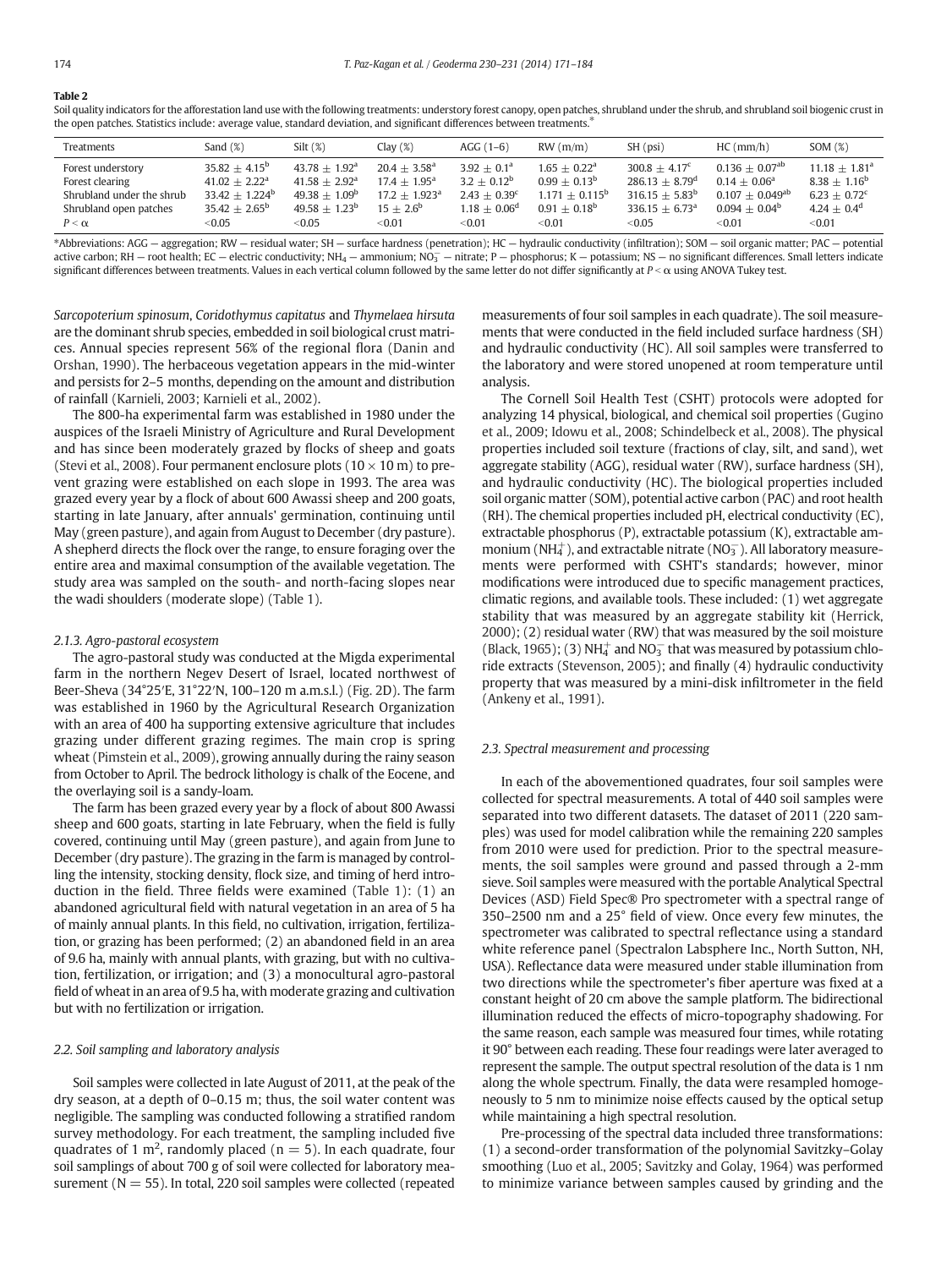| PAC (ppm)                   | $RH(1-9)$                  | υH               | $EC$ (dS/m)           | $N(NHd+) (mg/kg)$           | $N(NO_3^-) (ml/kg)$         | P(mg/kg)                   | $K$ (mg/kg)     |
|-----------------------------|----------------------------|------------------|-----------------------|-----------------------------|-----------------------------|----------------------------|-----------------|
| $821.06 + 25.68^{\text{a}}$ | $2.43 + 0.53$ <sup>a</sup> | $7.82 + 0.19a$   | $0.86 + 0.12^a$       | $12.02 + 1.87$ <sup>a</sup> | $14.71 + 11.08a$            | $6.09 + 0.73^b$            | $10.65 + 1.18a$ |
| $750 + 26.81$ <sup>a</sup>  | $3.06 + 0.24$ <sup>a</sup> | $7.68 + 0.04^a$  | $0.63 + 0.02^b$       | $12.88 + 3.4^{\circ}$       | $10.39 + 1.74$ <sup>a</sup> | $8.23 + 1.09^{\circ}$      | $7.62 + 0.55^b$ |
| $658.44 + 71.82^b$          | $1.56 + 0.511^a$           | $7.13 + 0.04^c$  | $0.82 + 0.15^a$       | $18.61 + 5.05^{\text{a}}$   | $9.42 + 3.54$ <sup>a</sup>  | $9.51 + 0.75^{\circ}$      | $11.31 + 2.32a$ |
| $339.61 + 102.7^c$          | $2.67 + 0.67$ <sup>a</sup> | $7.41 + 0.081^b$ | $0.37 + 0.05^{\circ}$ | $6.97 + 1.14^b$             | $3.79 + 0.64^b$             | $6.88 + 0.73$ <sup>a</sup> | $5.76 + 1.13^b$ |
| < 0.05                      | NS.                        | < 0.05           | < 0.01                | < 0.01                      | < 0.01                      | < 0.05                     | < 0.01          |

optical setup. This transformation was found to be an optimal spectral pre-treatment in similar studies (e.g. Chang et al., 2001; Shepherd and Walsh, 2002; Vågen et al., 2006); (2) an autoscale transformation was performed; this is an exceptionally common pre-processing method that uses mean-centering followed by dividing each variable by the standard deviation of the variable. This approach is a valid method to correct differing variable scaling and units if the predominant source of variance in each variable is signal rather than noise. Under these conditions, each variable is scaled such that its useful signal has an equal footing with the other variables' signals (Wise et al., 2001); and (3) a Generalized Least Squares Weighting (GLSW) transformation was performed to produce a filter matrix based on the differences between pairs or groups of samples that should otherwise be similar (Wise et al., 2006). The single adjustable parameter,  $\alpha$ , that defines how strongly GLSW down weighs interferences was set to 0.02. Adjusting  $\alpha$  toward larger values (typically above 0.02) decreases the effect of the filter, while smaller  $\alpha$  values (typically 0.001 and below) apply more filtering. The prediction process included randomly selecting spectral samples from the 2010 dataset (25%) to calibrate the model for the prediction of known samples from the dataset that was collected in 2011.

# *2.4. Soil quality index (SQI)*

Evaluation of the soil quality was carried out using the general approach of the soil quality indices, involving scoring functions for each of the abovementioned soil properties (Andrews et al., 2004). The scoring functions were defined in a simple nonlinear polynomial framework. Each soil property was transformed through a scoring algorithm into a unitless score (0 to 1) representing the associated level of function in that system so that the scores could be combined to form a single value (e.g. Karlen et al., 2001, 2003). The interpretation of the scoring function was then integrated into an index calculated by a PCA (Efron and Gong, 1983; Masto et al., 2007). The index values ranged from 0 to 1; low values indicated poor soils, while high values indicated healthy soils (Gugino et al., 2009).

Thresholds for each property measurement were set based on the range of values measured in natural ecosystems and on the critical values in the literature. After finalizing the thresholds, the soil property values were recorded by the different algorithms (scoring functions) to transform them to unitless scores (*Si*) for each soil property, using the following equation (Kinoshita et al., 2012; Masto et al., 2007, 2008):

$$
Si = \left(1 + e^{-\left(b\left(x-a\right)}\right)^{-1}\right) \tag{1}
$$

where *x* is the normally distributed soil property value, *a* is the baseline value of the soil property where the score equals 0.5 (inflection point) or the population mean of the natural ecosystems, and *b* is the slope tangent of the baseline curve. Three types of scoring functions were considered: (1) more is better — an upper asymptotic sigmoid curve (negative slope) that characterizes aggregation, residual water, soil organic matter, potential active carbon, ammonium, nitrate, and potassium; (2) less is better — lower asymptote (positive slope) that characterizes root health and surface hardness; and (3) an optimum midpoint-Gaussian function that characterizes pH, EC, phosphorus, and hydraulic conductivity. The curve shapes were determined by the literature (e.g., Masto et al., 2007, 2008). All the soil measurement scores were integrated from the previous stage into a single additive index value termed a soil quality index (SQI) (Eq. (2)). This value is considered to be an overall assessment of soil quality, reflecting management practice effects on soil function. To evaluate the index, the PCA statistical method, a common tool in chemometrics for data compression and information extraction, was used. A PCA finds combinations of variables that describe major trends in the data:

$$
SQL = \sum_{i=1}^{n} PWi \times Si \tag{2}
$$

where *PWi* is the PCA weighing factor. Standardized PCAs of all (untransformed) data that differed significantly between treatments in the different land uses were performed using the MATLAB package (Wise et al., 2006). The equation was normalized to obtain a maximum SQI with a score of one. Principal components (PCs) with eigenvalues higher than 1 that explained at least 5% of the variations of the data were examined (Andrews et al., 2002; Masto et al., 2008). Under a particular PC, only variables with high factor loading were retained for soil quality indicating. High factor loading was defined as having an absolute value within 20% of the highest factor loading. When more than one variable was retained under a single PC, a multivariate correlation was employed to determine whether the variables could be considered redundant and, therefore, eliminated from the SQI. If the highly loaded factors were not correlated, then each was considered important and, thus, retained in the SQI. Among well-correlated variables, the variable with the highest factor loading (absolute value) was chosen for the SQI. Each PC explained a certain amount of variation (percent) in the total dataset, and this percentage provided the weight for the variables chosen under a given PC.

# *2.5. Correlation between soil and spectroscopy analyses*

A partial least-squares-regression (PLS-R) cross-validation procedure was used to correlate the spectral data with the laboratory soil measurements. PLS-R is a predictive module technique used in spectroscopy, and it is commonly used for quantitative spectral analysis (Viscarra Rossel et al., 2006; Wold et al., 2001). It can construct predictive models when there are many predictor variables that are highly collinear. The technique is closely related to principal component regression (PCR). However, unlike PCR, the PLS-R algorithm selects orthogonal factors that maximize the covariance between predictor (X spectra) and response variables (Y soil laboratory data or scores). The PLS-R analysis was applied with the full cross-validation of the Venetian Blinds method (Efron and Gong, 1983) by the toolbox of Eigenvector© software. In this study, the correlations were between 14 soil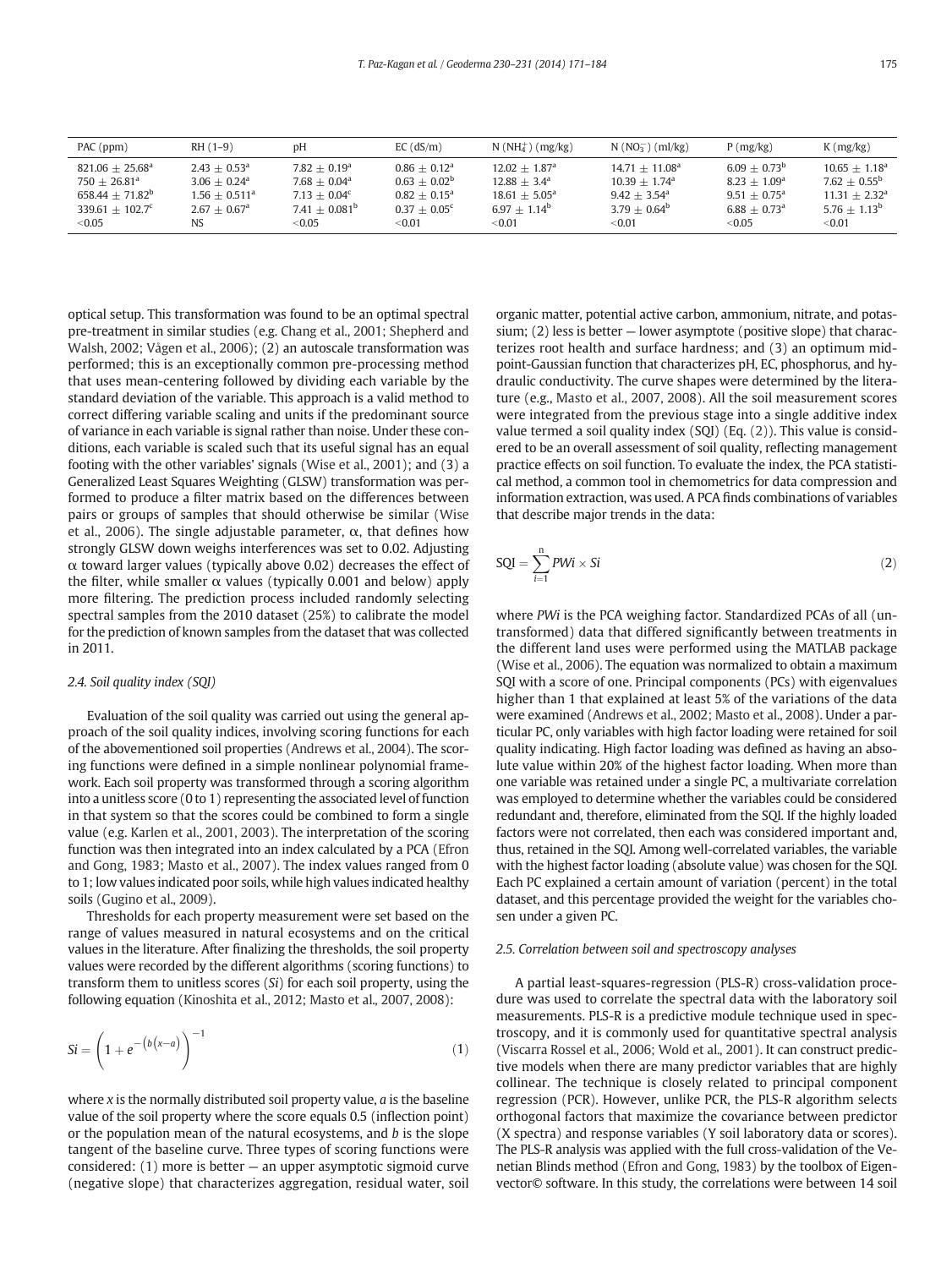#### Soil quality properties for the traditional grazing land use with the following treatments: northern and southern slope with grazing and with no grazing. Statistics include: average value, standard deviation, and significant differences between treatments.

| Treatments                                                                                                                 | Sand (%)                                                                                                    | Silt(%)                                                                                                      | Clay (%)                                                                                                                       | AGG $(1-6)$                                                                                                   | RW(m/m)                                                                                       | $SH$ (psi)                                                                                                      | HC (mm/h)                                                                                 | SOM(%)                                                                                                    |
|----------------------------------------------------------------------------------------------------------------------------|-------------------------------------------------------------------------------------------------------------|--------------------------------------------------------------------------------------------------------------|--------------------------------------------------------------------------------------------------------------------------------|---------------------------------------------------------------------------------------------------------------|-----------------------------------------------------------------------------------------------|-----------------------------------------------------------------------------------------------------------------|-------------------------------------------------------------------------------------------|-----------------------------------------------------------------------------------------------------------|
| No grazing northern slope<br>Grazing northern slope<br>No grazing southern slope<br>Grazing southern slope<br>$P < \alpha$ | $35.87 + 2.22^a$<br>$34.74 + 1.59$ <sup>a</sup><br>$31.34 + 0.95^b$<br>$33.62 + 2.24^{ab}$<br>$<$ 0.01 $\,$ | $48.38 + 1.41^a$<br>$47.68 + 0.99^{\circ}$<br>$49.46 + 25.5^{\circ}$<br>$46.98^{\rm a} + 2.30^{\rm b}$<br>NS | $15.75 + 0.96^{\text{a}}$<br>$17.57 + 2.58$ <sup>ab</sup><br>$19.20 + 2.16^{\circ}$<br>$19.40 + 0.89^{\circ}$<br>$<$ 0.01 $\,$ | $4.21 + 0.33^{b}$<br>$4.63 + 0.34$ <sup>a</sup><br>$4.76 + 0.22^{\rm a}$<br>$4.75 + 0.26^{\circ}$<br>$<$ 0.01 | $1.31 + 0.13a$<br>$1.23 + 0.12^a$<br>$1.36 + 0.16^{\rm a}$<br>$1.05 + 0.19^{\circ}$<br>< 0.05 | $295.78 + 10.41^a$<br>$279.06 + 16.2^b$<br>$288.89 + 13.54^a$<br>$244.35 + 29.27^{\mathrm{b}}$<br>$<$ 0.01 $\,$ | $0.14 + 0.04^c$<br>$0.34 + 0.04^{\rm a}$<br>$0.08 + 0.016^c$<br>$0.21 + 0.03^b$<br>< 0.01 | $6.43 + 0.51$ <sup>ab</sup><br>$5.81 + 0.83^b$<br>$6.59 + 0.62^{\mathrm{a}}$<br>$6.01 + 0.97^b$<br>< 0.01 |

⁎Abbreviations: AGG — aggregation; RW — residual water; SH — surface hardness (penetration); HC — hydraulic conductivity (infiltration); SOM — soil organic matter; PAC — potential active carbon; RH – root health; EC – electric conductivity; NH<sub>4</sub> – ammonium; NO<sub>3</sub> – nitrate; P – phosphorus; K – potassium; NS – no significant differences. Small letters indicate significant differences between treatments. Values in each vertical column followed by the same letter do not differ significantly at *P* < α using ANOVA Tukey test.

properties and the calibrated dataset. The prediction was evaluated by the Root Mean Square Error of Calibration and Cross Validation (RMSEC and RMSECV), as well as by the coefficient of determination  $(R<sup>2</sup>)$  values of the relation between the predicted and observed soil properties, and by the ratio of performance-to-deviation (RPD), calculated as  $RPD = SD / RMSECV$ .

In order to evaluate the relative importance of each waveband in each of the PLS-R models, the variable importance in projection (VIP) was computed to reveal the score for each wavelength (Cécillon et al., 2008). VIP scores are a measure of the importance of each explanatory variable (i.e., wavelength). Since the average of squared VIP scores equals 1 (Wold et al., 2001), only influential wavelengths with a VIP score greater than 1 are identified as important wavelengths. The VIP can be used in cases of multi-collinearity among the predictors. The VIP analysis was applied in the MATLAB numerical computing environment using the PLS toolbox of Eigenvector©. A PLS-R cross-validation was also used to correlate the spectral data (indirect spectral measurement) with the SQI. Despite the common scientific use of the PLS-R in spectroscopy and the extensive research into soil quality, to the best of the authors' knowledge, no such correlations have been carried out previously. The same validating procedures were used as mentioned above.

# *2.6. Soil spectra classi*fi*cation and spectral soil quality index (SSQI)*

A partial least squares-discriminant analysis (PLS-DA) was performed to quantify the changes in soil quality in the changed land uses (afforestation, traditional grazing, and agro-pastoral grazing) and in the different treatments. The PLS-DA is a variant of PLS modeling and aims to find the variables and directions in multivariate space that determine the known classes in a calibration set. The predictor (X spectra) and the response variables are the classification category variables (Y values) (Singh et al., 2005). The PLS-DA is a linear regression method whereby the multivariate variables, corresponding to the observations (spectral descriptors), are related to the class membership for each sample (land-use category or treatment). The PLS-DA provides an understandable graphical means of identifying the spectral regions of difference between the classes and also allows a statistical evaluation as to whether the differences between classes are significant. The strength of the model is defined by the Kappa coefficient and the total accuracy calculated from the model's confusion matrix (Wise et al.,

2006). The discriminant analysis has been used in soil analysis to classify soil attributes. Carroll et al. (2006), for example, used a discriminant analysis for the classification of various soil types, based on their respective physical, biological, and chemical characteristics, and to identify relative changes in each soil type after an extended period of application of effluent. In addition, Awiti et al. (2008) used a discriminant analysis for classifying spectral case definitions to define poor or degraded soil classes throughout a tropical forest–cropland. There are two main purposes for which a discriminant analysis is commonly used: (1) to analyze the differences between two or more groups of multivariate data using one or more discriminant functions in order to maximally separate the identified groups; and (2) to obtain linear mathematical functions that can be used to classify the original data or new unclassified data, into the respective groups (Awiti et al., 2008).

The PLS-DA output was used to develop a scoring function in an attempt to evaluate the soil quality only by spectral differences. A proportional odds logistic model was used for evaluating the scores of the spectral SQI from the PLS-DA output. The proportional odds model is based on the cumulative probabilities of the coefficient of variation (*CV*) and the latent variable (*LV*). Consequently, the proposed spectral SSQI is a function of the cumulative probability scoring class, ranging from 0 to 1 as in the SQI:

$$
SSQI = \left(e^{\left[\beta \times T^2 \times (CV \times LV)\right]}\right)^{-1}
$$
\n(3)

where  $T^2$  refers to the Hotelling's T-squared distribution value (Hotelling, 1931; Wise et al., 2006) that represents a measure of the variation in each sample within the model. The  $T^2$  indicates how far each sample is from the center of the model (score  $= 0$ ) and represents the score distance (SD) within the PLS-DA.  $\beta$  is the slope of the function and is calculated from a range of the minimum and the maximum value of the function. Under a particular *CV*, only the variables with high factor loading were retained for the SSQI, and under a particular *LV*, only the variables with high factor loading were retained. High factor loading was defined as having an absolute value within 20% of the highest factor loading (Andrews et al., 2002). The cumulative variance of the model is the scores for the individual samples, and the coefficients of the *LV* are the weighing factors obtained from the PLS-DS model. Each *LV* explains a certain amount of variation in the total dataset; this percentage provides the weight for variables chosen under a given *LV*.

### Table 4

Soil quality indicators for the agro-pastoral grazing land use with the following treatments: abandoned field with no grazing; monocultural agro-pastoral grazing on wheat field; and abandoned field with grazing. Statistics include: average value, standard deviation, and significant differences between treatments.<sup>¡</sup>

| Treatments                   | Sand (%)                    | Silt(%)                | Clay (%)              | AGG $(1-6)$              | RW(m/m)         | $SH$ (psi)        | HC (mm/h)                  | SOM(%)                     |
|------------------------------|-----------------------------|------------------------|-----------------------|--------------------------|-----------------|-------------------|----------------------------|----------------------------|
| Abandoned field no grazing   | $49.12 + 1.34$ <sup>a</sup> | $37.08 + 1.09^{\circ}$ | $13.8 + 0.44^c$       | $2.87 + 0.19^a$          | $2.29 + 0.16^c$ | $311.9 + 4.16^a$  | $0.14 + 0.05^{\circ}$      | $3.96 + 1.05^{\rm b}$      |
| Agro-pastoral grazing        | $44.32 + 1.14^b$            | $38.68 + 1.95^{\circ}$ | $17.0 + 1.01^{\rm b}$ | $2.33 + 0.21^b$          | $2.62 + 0.06^b$ | $265.89 + 12.9^b$ | $0.58 + 0.07$ <sup>a</sup> | $3.21 + 0.14^b$            |
| Abandoned field with grazing | $39.52 + 4.15^{\circ}$      | $38.08 + 3.11^a$       | $22.4 + 2.88^a$       | $2.77 + 0.26^{\text{a}}$ | $3.18 + 0.19^a$ | $306.182 + 8.43a$ | $0.22 + 0.07^b$            | $7.38 + 1.21$ <sup>a</sup> |
| $P < \alpha$                 | $<$ 0.01 $\,$               | NS                     | < 0.01                | < 0.01                   | < 0.05          | < 0.01            | < 0.01                     | < 0.01                     |

⁎Abbreviations: AGG — aggregation; RW — residual water; SH — surface hardness (penetration); HC — hydraulic conductivity (infiltration); SOM — soil organic matter; PAC — potential active carbon; RH – root health; EC – electric conductivity; NH<sub>4</sub> – ammonium; NO<sub>3</sub> – nitrate; P – phosphorus; K – potassium; NS – no significant differences. Small letters indicate significant differences between treatments. Values in each vertical column followed by the same letter do not differ significantly at *P* < α using ANOVA Tukey test.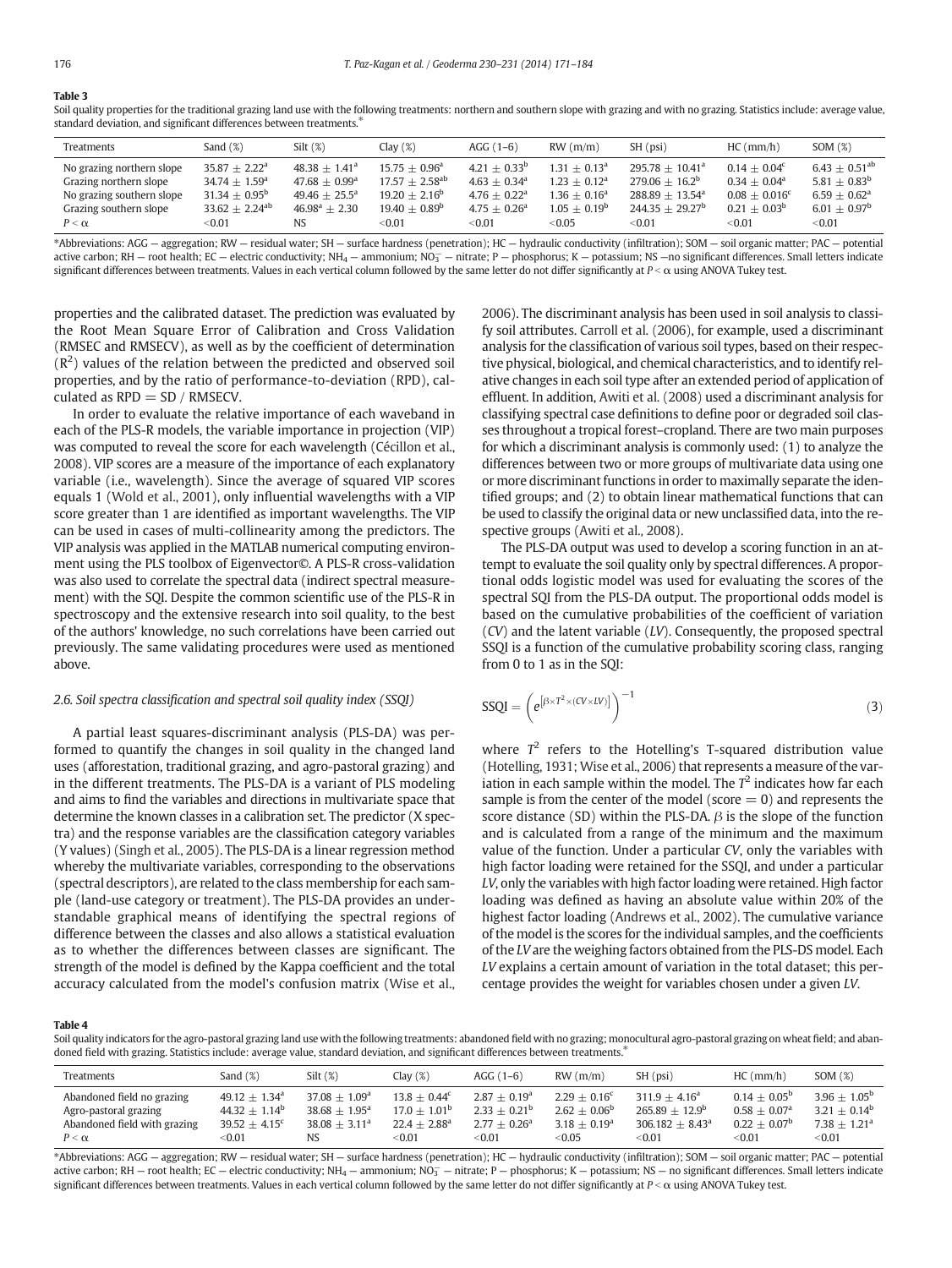| PAC (ppm)                | $RH(1-9)$                  | DΗ              | $EC$ (dS/m)           | $N(NH_4)$ (mg/kg)            | $N(NO3)$ (ml/kg)           | P(mg/kg)         | $K$ (mg/kg)                |
|--------------------------|----------------------------|-----------------|-----------------------|------------------------------|----------------------------|------------------|----------------------------|
| $597.92 + 75.77^a$       | $1.23 + 0.44^a$            | $7.088 + 0.11a$ | $0.858 + 0.12^a$      | $71.72 + 11.06^a$            | $8.465 + 3.05^{\circ}$     | $14.18 + 6.53a$  | $10.96 + 2.65^{\text{a}}$  |
| $460.87 + 60.1b$         | $2.25 + 0.58$ <sup>a</sup> | $6.95 + 0.09^b$ | $0.82 + 0.09^{\rm a}$ | $79.61 + 11.36$ <sup>a</sup> | $10.36 + 4.59^{\circ}$     | $825 + 35^{b}$   | $9.06 + 2.31$ <sup>a</sup> |
| $588.09 + 64.1^{\circ}$  | $1.7 + 0.4^{\rm a}$        | $7.02 + 0.06^a$ | $0.66 + 0.04^b$       | $57.51 + 11.03^b$            | $8.14 + 1.88$ <sup>a</sup> | $11.01 + 3.16^a$ | $8.71 + 1.03^b$            |
| $466.65 + 82.01^{\rm b}$ | $2.75 + 0.55^{\text{a}}$   | $6.97 + 0.05^b$ | $0.68 + 0.05^{\circ}$ | $51.39 + 9.28^b$             | $8.26 + 1.54$ <sup>a</sup> | $8.69 + 3.1^{b}$ | $7.96 + 1.41^b$            |
| < 0.01                   | NS.                        | < 0.01          | < 0.05                | < 0.01                       | NS.                        | < 0.05           | < 0.01                     |

Analyses of variances for all parameters were tested using: (1) a General Linear Model (GLM) analysis of random effect (nested-ANOVA); and (2) a one-way ANOVA for the average sample for each quadrate in a treatment ( $n = 5$ ). The separation of means was subjected to a Tukey's test for a significant difference test. A correlation matrix analysis was conducted to identify the relationships between the measured parameters. The statistical analysis was performed with *STATISTICA* Version 10, 2011 software. The soil quality indices (PCA, PLS-R, and PLS-DA) included the RMSEC and RMSECV, and the confusion matrices were performed in MATLAB Version 7, 2011 software with a PLS toolbox (EIGENVECTOR research) and using Microsoft Excel packages. Soil quality properties and soil quality indices were tested for their level of significance at  $P = 0.05$  between changed land uses and treatments and by the result of the F-statistic test.

# 3. Results and discussion

# *3.1. Soil quality indices (SQIs)*

The mean values of all the soil properties across the three land-use types are presented in Tables 2–4, along with their standard deviations and significance values. The afforestation soil properties are shown in Table 2. The results of the afforestation land use were significantly higher than the shrubland system in the AGG, SOM, and PAC properties. In addition, significant differences in soil texture were observed from the siltloam soil in the natural shrubland to the loam soil in the forest. The soil with a higher clay content in the forest has a higher ability to retain nutrients (higher cation exchange capacity) and can bind more organic matter (Idowu et al., 2008). The results in the forest understory and under the shrubs in the shrubland, with respect to the open patches, showed significant increases in AGG, RW, SOM, EC, NO $_3^-$ , and P. A high negative correlation was found between SH and HC ( $R^2 = 0.72$ ;  $P < 0.01$ ) and between SOM and AGG ( $R^2 = 0.87$ ;  $P < 0.01$ ); these relations were found and explained in earlier studies (e.g. Carter, 2002; Dexter, 2004). To avoid properties that could be considered as redundant, the multivariate correlation was tested for  $R \ge \pm 0.8$ . Then, the soil properties with a high factor loading were eliminated from the SQI (Masto et al., 2007, 2008).

The SQI results from the afforestation land-use type are shown in Fig. 3. The SQI score in the forest understory is 0.62, while in the forest open patches, it is 0.67. The natural adjacent shrubland exhibits opposite trends in which the high SQI values are in the natural shrub area with a outcomes reflect significant differences between the landscape mosaics of the woody patches that have resulted from long-term management action ( $F_{(3, 76)} = 77.68$ ;  $P < 0.01$ ). More results and detailed interpretations can be obtained at Paz-Kagan et al. (2014).

The results of the soil properties of the traditional grazing land use are shown in Table 3. The results of the grazing on the northern- and southern-facing slopes, with respect to the no-grazing treatment, revealed significant reductions in SH, SOM, PAC, pH, and K. Additionally, a significant increase in the soil HC was observed in the grazing treatment. The soil texture showed a change from a silt-loam texture to loam in the grazing area, with respect to the no-grazing treatment, due to an increase in silt content. However, the soil NH $_4^+$  and NO<sub>3</sub> did not respond to the long-term grazing, as presented in previous studies (Lin et al., 2010; Rietkerk et al., 2000). Negative correlations were found between SH and HC ( $R^2 = 0.69$ ;  $P < 0.01$ ) in all treatments.

The results of the soil quality indices in the traditional grazing land use are presented in Fig. 3. The SQI scores in the no-grazing treatments in the northern- and southern-facing slopes are 0.70 and 0.67, respectively, and are significantly higher than those in the grazing treatments  $(F<sub>(3, 76)</sub> = 21.55; P < 0.01)$ . The scores of the grazing treatments on the northern- and southern-facing slopes are 0.61 and 0.59, respectively. The changes in soil quality caused a reduction in the functionality of the soil after long-term livestock grazing in the traditional grazing land use in semi-arid areas. More results and detailed interpretations can be obtained at Paz-Kagan et al. (2014).

Table 4 presents the results of the grazing treatment in the agricultural land-use type. In the monocultural agro-pastoral treatment, as compared to the abandoned field with no grazing, there were significant reductions in AGG, RW, SH, PAC and K. On the other hand, significant increases in  $NH_4^+$ , NO<sub>3</sub>, and HC were found in the monocultural agropastoral treatments. Also, a significant change in the soil texture was found (due to a higher clay component). The abandoned field with grazing, compared to the abandoned field with no grazing, showed significant increases in the soil properties of SOM, EC,  $NO<sub>3</sub>$ , P, and K. On the other hand, significant reductions in RW,  $NH<sub>4</sub><sup>+</sup>$ , and pH were found.

The SQI score in the monocultural agro-pastoral system (wheat field) is 0.67; in the abandoned field with no grazing, the score is 0.66, and in the abandoned field with grazing, the score is 0.54 and is significantly lower than the agro-pastoral and abandoned field with no grazing scores ( $F_{(2, 57)} = 68.21$ ;  $P < 0.01$ ) (Fig. 3). The monocultural agro-pastoral treatment showed higher sustainability to grazing than

| PAC (ppm)                    | $RH(1-9)$                 | pΗ                         | $EC$ (dS/m)      | $N(NH_4)$ (mg/kg)      | $N(NO_3^-)$ (mi/kg) | P(mg/kg)                    | $K$ (mg/kg)            |
|------------------------------|---------------------------|----------------------------|------------------|------------------------|---------------------|-----------------------------|------------------------|
| $545.92 + 60.2^{\mathrm{a}}$ | $2.1 + 0.31$ <sup>a</sup> | $7.14 + 0.08$ <sup>a</sup> | $0.73 + 0.12^b$  | $26.4 + 10.79^b$       | $8.68 + 6.03^b$     | $8.72 + 3.35$ <sup>ab</sup> | $16.93 + 3.01b$        |
| $564.55 + 64.2^a$            | $2.3 + 0.47$ <sup>a</sup> | $7.06 + 0.09a$             | $0.89 + 0.12^b$  | $43.188 + 10.1^a$      | $31.43 + 11.7a$     | $8.14 + 1.47^b$             | $10.63 + 6.52^{\circ}$ |
| $456.52 + 53.2^b$            | $2.7 + 0.47$ <sup>a</sup> | $7.01 + 0.1^b$             | $1.04 + 0.114^a$ | $17.73 + 9.68^{\circ}$ | $24.63 + 7.93a$     | $14.2 + 4.52^{\circ}$       | $34.72 + 11.26^a$      |
| < 0.01                       | NS                        | < 0.01                     | < 0.01           | < 0.05                 | < 0.01              | < 0.01                      | < 0.01                 |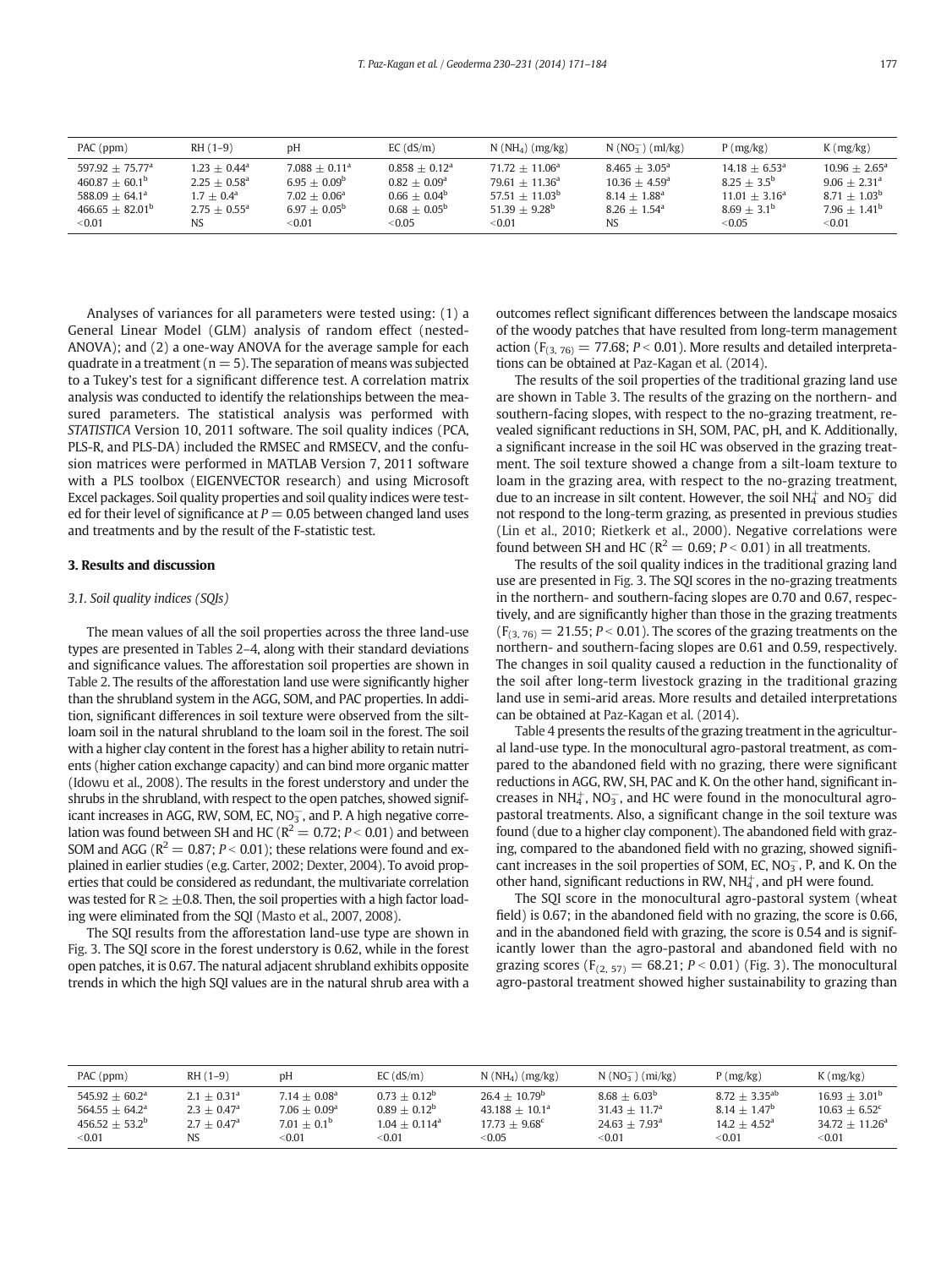

Fig. 3. Scores of soil quality indices (SQIs) for the three land uses - afforestation, traditional grazing, and agro-pastoral grazing - and for different treatments. SQI was calculated by physical, chemical, and biological analyses.

the abandoned field with grazing. The SQI model showed that longterm management of a land-use type changes the soil quality. More results and detailed interpretations can be obtained at Paz-Kagan et al. (2014).

In summary, the SQI equation is valid for establishing the degree of the degradation of soils as a function of soil properties. In addition, it enables the identification of changes in the soil properties and the monitoring of them. However, it is essential that these indices be validated under various other land management systems before further use.

# *3.2. Correlation between laboratory and spectroscopy analyses*

Reflectance spectroscopy is directly influenced by the combinations and overtones of the fundamental vibrations of mineral and organic functional groups, as well as electronic transitions (Awiti et al., 2008). Table 5 presents the results of the PLS-R analysis in terms of wavelengths that are indicative for each of the soil properties. Statistics include the coefficient of determination, the RMSEC, the RMSECV, and the RPD. The RPD was calculated since RMSEC and RMSECV alone cannot provide sufficient information on model predictability due to the variable standard deviation of the soil properties, while the RPD can be compared across the soil properties measured in different units. No critical value exists for the RPD in soil science, but an RPD  $>$  2 is denoted as satisfactory (Chang et al., 2001). Three categories of predictability were suggested by Chang et al. (2001); these are category A ( $R^2 > 0.80$ ; RPD > 2.00), category B (0.50 <  $R^2$  < 0.80; 1.40 < RPD < 2.00), and category C ( $R^2$  < 0.50; RPD < 1.40). In addition, Table 5 summarizes the examples from the literature review of indicative spectral regions for each soil property, along with the best reported correlation of determination. One may note that many of the PLS-R-derived wavelengths are in agreement with those that were previously found in other studies.

Fig. 4 shows scatterplots of correlations between soil spectroscopy and laboratory-measured soil values of several soil properties for the calibration dataset with a coefficient of determination range between 0.72 and 0.91 (Fig. 4 represents the results by RMSC, RMSCV,  $R^2$ , RPD and number of *LV* for each soil property). The highest results of the PLS-R model prediction were associated with the RPD category A ( $R^2 > 0.80$ ;  $RPD > 2.00$ ), including sand–silt–clay content, NH<sub>4</sub>, NO<sub>3</sub>, and pH. Satisfactory results of category B (0.50 <  $R^2$  < 0.80; RPD > 2.00) were obtained for RW, SOM, EC, and potassium. Poor validation results of category C  $(R<sup>2</sup> < 0.50$ ; RPD < 2.00) were obtained for PAC, phosphorus, and HC (Table 5, Fig. 4).

Among the soil physical properties, residual water was found to be sensitive at 1200, 1450, 1962, and 2200 nm. The soil particle size that influences light scattering, and soil texture (sand, silt, and clay) is sensitive at 1900 and 2000–2200 nm (Islam et al., 2003). The VIS–NIR–SWIR, characterized by two strong absorption features at 1400 and 1900 nm, can usually be visible based on the specific surface area (SSA) content of the solid soil phase that eventually controls the hygroscopic moisture content (residual water, RW). These wavelengths are related to the O–H bands (Banin and Amiel, 1970; Bowers and Hanks, 1965; Chang et al., 2001; Confalonieri et al., 2001; Dalal and Henry, 1986; Demattê et al., 2006; Lagacherie et al., 2008; Moron and Cozzolino, 2003). The water absorption wavelength shows moderate or weak absorption features in the SWIR region due to clay minerals (2200 nm), carbonate (2330 nm), salt or primary minerals, and organic compounds in the soil (Ben-Dor and Banin, 1995; Ben-Dor et al., 2008; Chang et al., 2001; Dalal and Henry, 1986; Malley et al., 2004). NIR is directly influenced by the organic matter and bound water (Ben-Dor et al., 2008).

With respect to soil biological properties, the soil organic matter is sensitive at 1350–1450 and 2200 nm. These wavelengths are related to the C–H absorption in the spectral wavelength (e.g. Ben-Dor and Banin, 1994; Ben-Dor et al., 2008; Confalonieri et al., 2001; Haberern, 1992; Malley et al., 2002; Rinnan and Rinnan, 2007). In relation to soil chemical properties, the mineral N (NH<sub>4</sub> and NO<sub>3</sub>) was found to be sensitive at 1700–1800 and 2180–2270 nm (Morra et al., 1991; Rinnan and Rinnan, 2007), although it is characterized by poor predictability (Malley et al., 2002). Theoretical second- and third-order bands exist in the NIR region for N bonds of this nature. Possibly, the absorbance is interfered by water, organic matter, and/or iron oxides. The pH was found to be sensitive at 1477, 1932, and 2200 nm; measurement of pH using NIR spectroscopy has generally been well-predicated in the literature (Table 5). Hydrogen ions are not primary absorbers in the NIR region, but the basis of prediction may be through O–H groups or other basic ions, such as carbonate (Malley et al., 2004; Mouazen et al., 2007; Reeves and McCarty, 2001). The EC does not have spectral absorption bands; however, it can be evaluated from indirect spectral absorption bands of gypsum and salts in the soil at 1760–1780 and 1830–1970 nm (Ben-Dor et al., 2008, 2009; Farifteh et al., 2008; Malley et al., 2004). There are several tentative wavelengths in the NIR region for compounds involving P. The majorities of these wavelengths are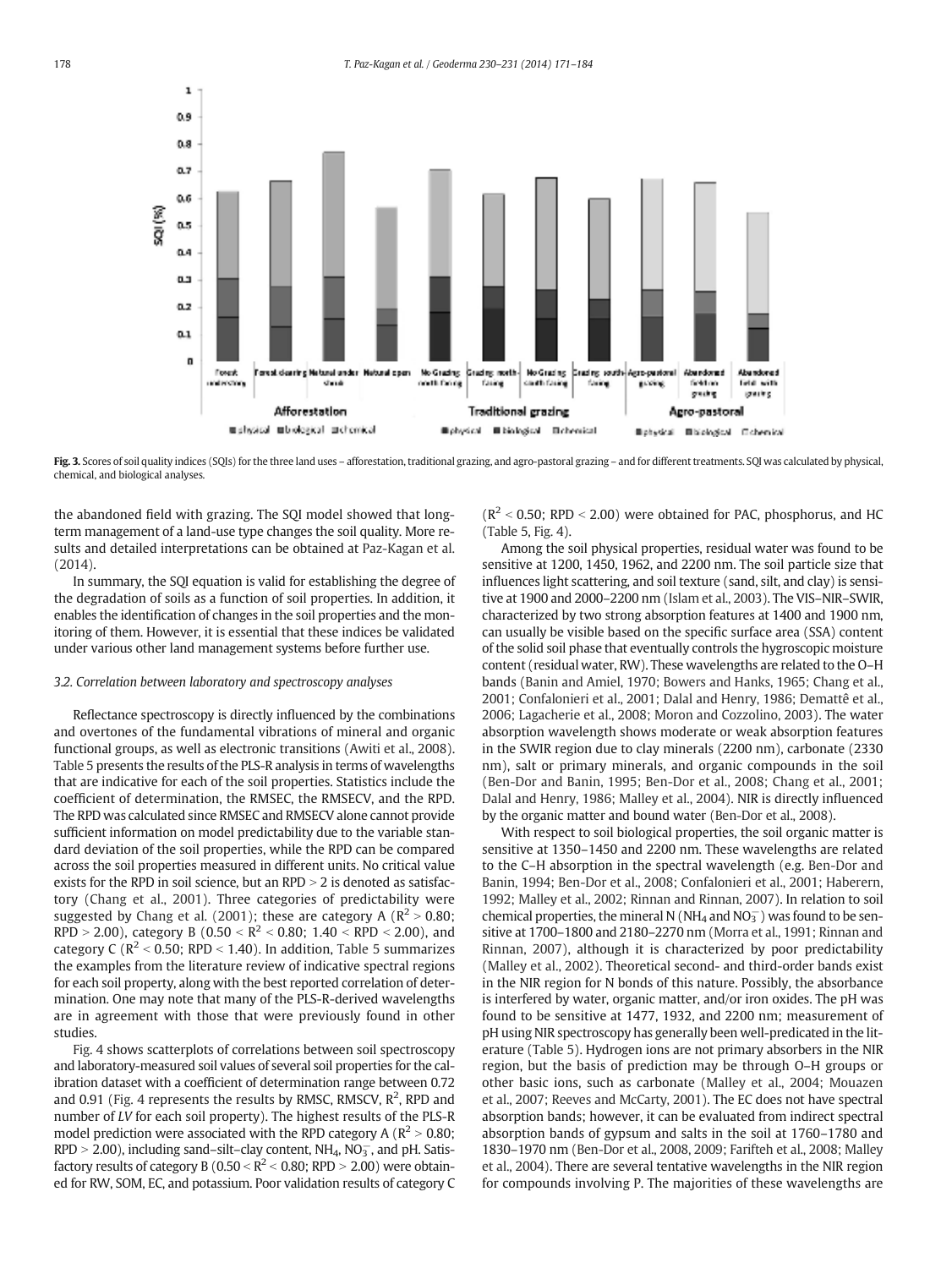### Table 5

Results of partial least squares-regression (PLS-R) analysis in terms of spectral regions that are indicative for the soil properties. Statistics include the correlation of determination ( $R^2$ ), the root mean square error of calibration (RMSEC), the root mean square error of cross-validation (RMSECV), and the ratio of performance-to-deviation (RPD). Examples of literature findings for indicative spectral regions are provided along with the best reported correlations of determination by the different models. Bold numbers refer to agreements between the present spectral regions and those that are known from the literature.

| Soil indicators           | $\mathbb{R}^2$ | <b>RMSEC</b> | <b>RMSECV</b> | <b>RPD</b> | Sensitivity bands identified                                        | $R^2$ from literature                                                                                                                                                                                                                                         | Sensitivity bands from literature                                                                                                                                                                                                         |
|---------------------------|----------------|--------------|---------------|------------|---------------------------------------------------------------------|---------------------------------------------------------------------------------------------------------------------------------------------------------------------------------------------------------------------------------------------------------------|-------------------------------------------------------------------------------------------------------------------------------------------------------------------------------------------------------------------------------------------|
| Sand $(\%)$               | 0.91           | 1.3          | 1.78          | 3.21       | 1802, 1872, 1870, 2067,<br>2159, 2249, 2362                         | 0.82 (Chang et al., 2001)<br>0.76 (Shepherd and Walsh, 2002)<br>0.53 (Islam et al., 2003)<br>0.80 (Confalonieri et al., 2001)                                                                                                                                 |                                                                                                                                                                                                                                           |
| $Silt$ (%)                | 0.9            | 1.89         | 2.1           | 2.44       | 1019, 1608, 1852, 1904,<br>1937, 2076, 2228, 2377                   | 0.84 (Chang et al., 2001)<br>0.80 (Moron and Cozzolino, 2003)<br>0.84 (Confalonieri et al., 2001)                                                                                                                                                             |                                                                                                                                                                                                                                           |
| Clay $(\%)$               | 0.80           | 0.52         | 1.02          | 3.03       | 2097, 2139, 2232, 2278,<br>2329                                     | 0.79 (Janik et al., 1998)<br>0.56 (Ben-Dor and Banin, 1995)<br>0.75 (Islam et al., 2003)<br>0.67 (Chang et al., 2001)<br>0.78 (Shepherd and Walsh, 2002)<br>0.70 (Moron and Cozzolino, 2003)<br>0.53 (Islam et al., 2003)<br>0.90 (Confalonieri et al., 2001) | 2200 nm (Ben-Dor and Banin, 1995)<br>1901, 1912 nm (Islam et al., 2003)<br>2206 nm (Lagacherie et al., 2008)                                                                                                                              |
| <b>RW</b>                 | 0.77           | 0.72         | 0.78          | 2.19       | 1450, 1750, 1850, 1962,<br>2200                                     | 0.98 (Demattê et al., 2006)                                                                                                                                                                                                                                   | 1400, 1900, 2200 nm (Ben-Dor and Banin, 1995;<br>Bowers and Hanks, 1965; Demattê et al., 2006)<br>1926, 1954, 2150 nm (Dalal and Henry, 1986)<br>1450, 1950, 1420, 1920 nm (Confalonieri et al., 2001)                                    |
| SOM                       | 0.78           | 0.96         | 1.03          |            | 2.51 1382, 1472, 2007, 2232                                         | 0.55 (Ben-Dor and Banin, 1995)<br>0.86 (Daniel et al., 2003)<br>0.65 (Shibusawa et al., 2001)                                                                                                                                                                 | 2052, 2215, 2265, 2285-2295, 2315-2495 nm<br>(Henderson et al., 1992)<br>2200 nm (Confalonieri et al., 2001)<br>1109, 1232, 1414, 1522 nm (Mouazen et al., 2007)<br>1420, 1900-1950, 2040-2260, 2440-2460 nm<br>(Rinnan and Rinnan, 2007) |
| PAC                       |                | 0.42 110.84  | 119.5         | 1.32       |                                                                     | 0.86 (Kinoshita et al., 2012)                                                                                                                                                                                                                                 |                                                                                                                                                                                                                                           |
| NH <sub>4</sub>           | 0.83           | 9.81         | 11.03         | 2.43       | 592, 872, 1887, 2217                                                |                                                                                                                                                                                                                                                               | 1510-1650 nm (Morra et al., 1991; Rinnan and Rinnan, 2007)                                                                                                                                                                                |
| NO <sub>3</sub>           | 0.81           | 3.32         | 3.78          | 2.68       | 562, 1282, 1422, 1752,<br>1962.2217                                 | 0.54 (Shibusawa et al., 2001)                                                                                                                                                                                                                                 | N: 1702, 1870, 2052 nm (Dalal and Henry, 1986); 1726, 1826,<br>2038 nm (Morra et al., 1991)                                                                                                                                               |
| pH                        | 0.80           | 0.107        | 0.132         | 2.29       | 517, 657, 747, 1477,<br>1492, 1932, 2062, 2227                      | 0.74 (Reeves and McCarty, 2001)<br>0.73 (Reeves et al., 1999)<br>0.70 (Shepherd and Walsh, 2002)<br>0.71 (Islam et al., 2003)                                                                                                                                 |                                                                                                                                                                                                                                           |
| EC                        | 0.75           | 0.086        | 0.101         | 2.94       | 572, 847, 992, 1202, 1537,<br>1622, 1767, 1942, 2222,<br>2352, 2397 | 0.65 (Shibusawa et al., 2001)<br>0.82 (Ben-Dor et al., 2002)                                                                                                                                                                                                  | NaCl: 1930 nm; KCl: 1430 nm; MgSO <sub>4</sub> : 1480 nm; Na <sub>2</sub> SO <sub>4</sub> :<br>1825 nm; MgCl <sub>2</sub> : 1925 nm (Farifteh et al., 2008); gypsum:<br>1740 nm                                                           |
| Potassium                 | 0.76           | 3.45         | 4.40          | 2.09       | 537, 1542, 1862, 1947,<br>2187, 2297                                | 0.72 (Moron and Cozzolino, 2003)<br>0.80 (Daniel et al., 2003)<br>0.80 (Confalonieri et al., 2001)                                                                                                                                                            |                                                                                                                                                                                                                                           |
| Phosphorous               | 0.36           | 1.76         | 1.95          | 1.98       |                                                                     | 0.81 (Daniel et al., 2003)                                                                                                                                                                                                                                    | 2021-2025, 2081-2084 nm (Bogrekci & Lee, 2005)<br>2240-2400 nm (Velasquez et al., 2005)                                                                                                                                                   |
| Hydraulic<br>conductivity | 0.47           | 0.11         | 0.12          | 1.51       |                                                                     |                                                                                                                                                                                                                                                               |                                                                                                                                                                                                                                           |

third order, with some being second or first order. The prediction of K was relatively high ( $R^2 = 0.76$ ) and included sensitivity bands 1850, 1940, 2180, and 2290 nm. K is generally not amenable to analysis by NIR spectroscopy (Malley et al., 2002), although it has been reported to have a high spectral correlation (Daniel et al., 2003).

# *3.2.1. Correlation between SQI and spectroscopy*

Scatterplots of the calculated SQI versus spectral measurements in the changed land uses, along with their RMSEC, RMSECV, and RPD, are presented in Fig. 5. Coefficients of determination range between 0.65 and 0.8. The highest validation of the PLS-R model prediction value was obtained for the afforestation land use ( $R^2 = 0.81$ ; RPD = 2.51), lower for the traditional grazing land use ( $R^2 = 0.75$ ; RPD = 2.05), and the lowest for the agro-pastoral land use ( $R^2 = 0.65$ ; RPD = 2.01). Our results show that reflectance spectroscopy in the VIS, NIR, and SWIR spectral ranges can be used for assessing various soil properties and for calculating the SQI for land management. Furthermore, after finalizing the SQI, the use of the PLS-R technique is rapid, making it possible to analyze a large number of samples in a practical and timely manner as a prediction model. These merits make spectroscopic analysis, combined with PLS-R, an attractive method for environmental monitoring, especially for modeling soil quality in land-use changes. The disadvantage with this procedure is that it requires verification of the SQI with direct soil measurements. As mentioned previously, laboratory analyses are complex, time and labor consuming, and expensive.

### *3.3. Soil spectra classi*fi*cation in land-use types*

The proportional odds in the PLS-DA classification of the spectral samples, in each treatment within each land use, during 2010–2011, are presented in Fig. 6A–C, and in all land uses in both years in Fig. 6D. Table 6 shows the Kappa coefficient, the total accuracy of the model, and the prediction model of unknown samples (prediction of samples from the 2010 dataset is based on the 2011 dataset). Fig. 7 shows the PLS-DA classification of the land use and the prediction model of unknown samples. The PLS-DA provides an explicitly quantitative approach to predict the cumulative probability of soil spectral samples that belong to different soil conditions.

Determination of the optimal number of PLS *LV*s was performed by the cross-validation procedure. Three *LV*s were selected since they have eigenvalues higher than 1. These eigenvalues explain at least 5% of the variation of the data. The total accuracy of the model was calculated to be of a Kappa coefficient >  $0.92$  and a total accuracy >  $0.9$  and, in the prediction of unknown samples, of a Kappa coefficient  $>$  0.75 and a total accuracy  $>0.7$  (Table 6). The PLS-DA model describes the maximum possible separation of predefined soil conditions. This technique can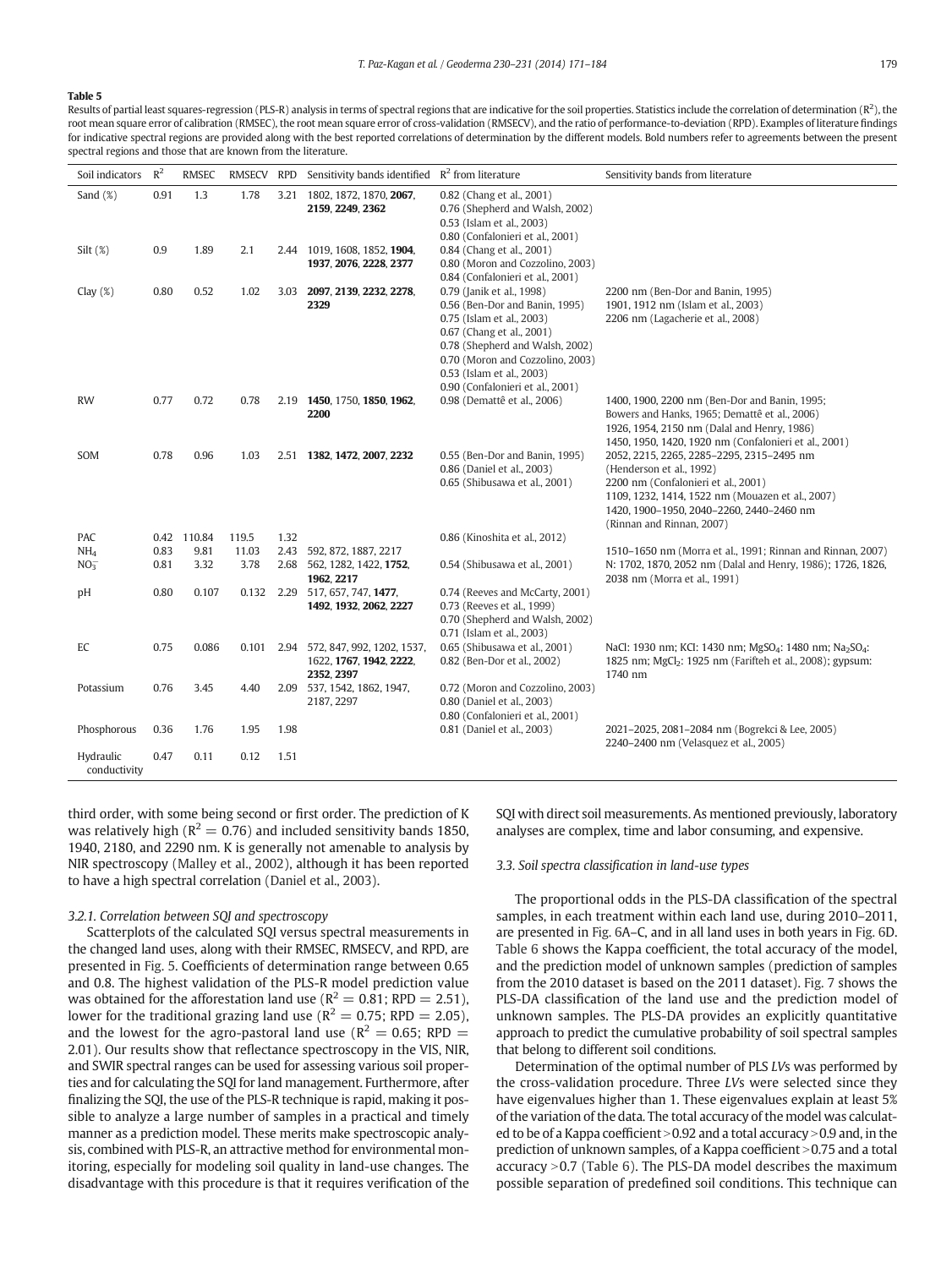

Fig. 4. Scatterplots of cross-validation (CV) predicted values versus measured values for several soil properties for the calibration dataset for all land uses. Calibration models were developed with a partial least-squares regression. RMSEC = root mean square error of calibration; RMSECV = root mean square error of cross-validation. RW — residual water; SOM — soil organic matter;  $NH_4$  — ammonium; EC — electric conductivity;  $NH_3$  — nitrate.



Fig. 5. Scatterplot correlation of soil quality indices (SQIs) and reflectance spectroscopy values for the changed land uses. Calibration models were developed with a partial least-squares regression.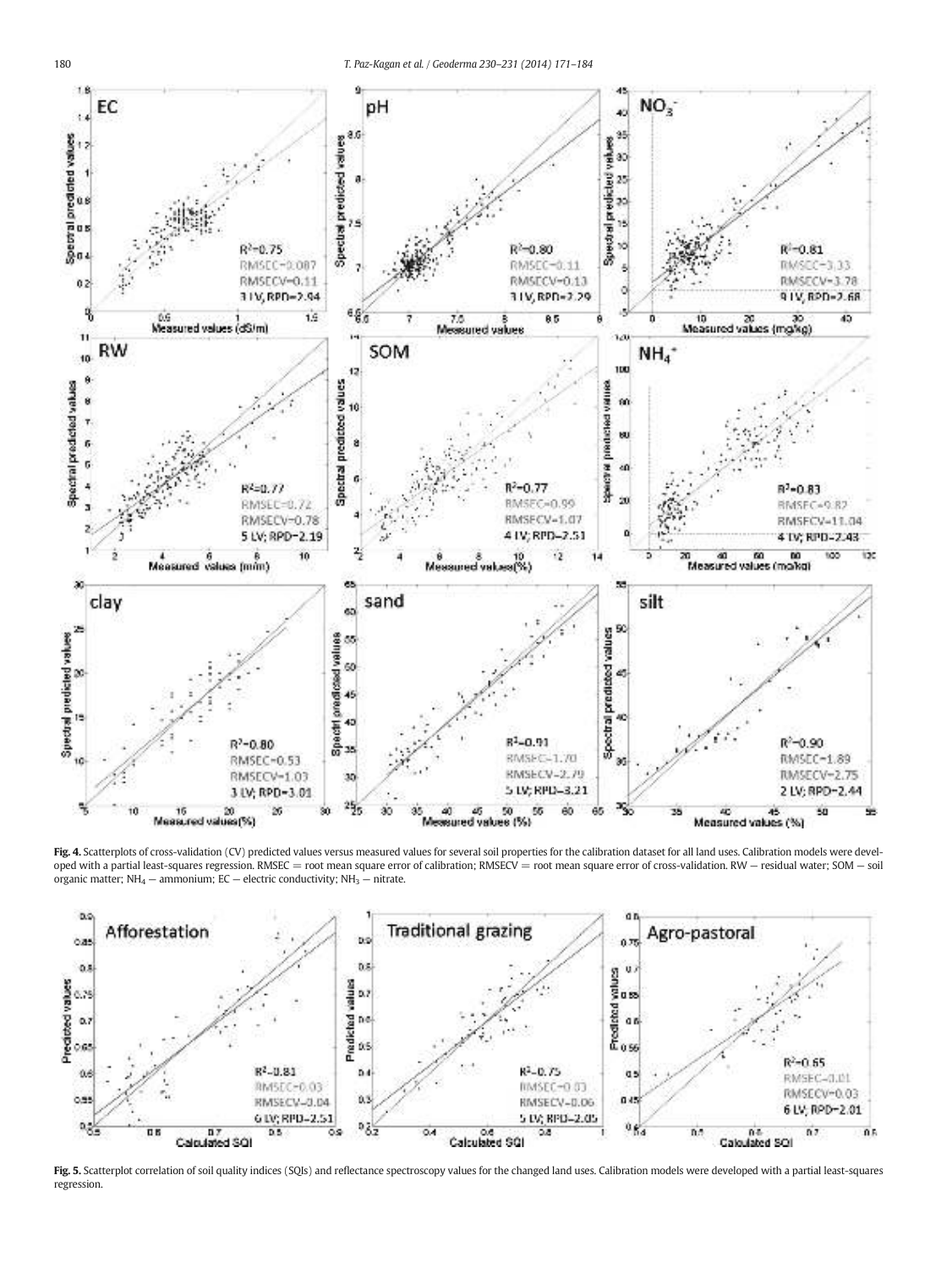

Fig. 6. Partial least squares-discriminant analysis (PLS-DA) classification by treatments and land use: (A) afforestation; (B) traditional grazing; (C) agro-pastoral grazing; and (D) all land uses. Filled and unfilled circles refer to the 2010 and 2011 datasets, respectively. Dashed circles indicate the 95% confidence level.

also be useful to determine that a sample does not belong to any of the predefined classes. Furthermore, these results demonstrate the sensitivity of reflectance spectroscopy to management changes in converted land-use soil conditions.

# *3.4. Spectral soil quality index (SSQI)*

The soil condition scores in the different land uses were well separated, and each sample represents SSQI scores. The comparison of the SSQIs to the SQIs is shown in Figs. 8–9. The calibration sets between the SSQI and the SQI were, in the afforestation land use,  $R^2 = 0.66$ ;  $P < 0.01$ , in the traditional grazing land use,  $R<sup>2</sup> = 0.67$ ;  $P < 0.01$ , and in the agro-pastoral land use,  $R^2 = 0.74$ ;  $P < 0.01$ . The SSQI indicates higher values than the SQI; the model of the SSQI is a proportional model that is not based on the individual probability of each class but on the cumulative probabilities. Therefore, the proportions between classes that explain the changes caused by management are more essential than the actual values.

Although there have been several attempts to predict soil physical, biological, and chemical properties using reflectance spectroscopy (Cécillon et al., 2009a), the current study pioneers the use of PCA, PLS-R, and PLS-DA of the VIS–NIR–SWIR spectra for assessing the soil

#### Table 6

Accuracy assessment of the soil spectral classification in each treatment and in all land uses.

| Land use             | Treatments                                                    | Kappa coefficient<br>model | Total accuracy<br>model | Kappa coefficient<br>prediction | Total accuracy<br>prediction |
|----------------------|---------------------------------------------------------------|----------------------------|-------------------------|---------------------------------|------------------------------|
| Afforestation        | Treatment 1-4                                                 | 0.94                       | 0.91                    | 0.75                            | 0.7                          |
|                      | Forest canopy; forest open; natural shrub; natural open       |                            |                         |                                 |                              |
| Traditional grazing  | Treatment 1-4                                                 | 0.93                       | 0.90                    | 0.88                            | 0.84                         |
|                      | No grazing northern slope; grazing northern slope; no grazing |                            |                         |                                 |                              |
|                      | southern slope; grazing southern slope                        |                            |                         |                                 |                              |
| Agro-pastoral system | Treatment 1-3                                                 |                            |                         | 0.97                            | 0.96                         |
|                      | Abandoned field no grazing; abandoned field grazing;          |                            |                         |                                 |                              |
|                      | agro-pastoral grazing                                         |                            |                         |                                 |                              |
| All land uses        | Treatment 1-3                                                 |                            |                         | 0.97                            | 0.95                         |
|                      | Traditional grazing, agro-pastoral and afforestation          |                            |                         |                                 |                              |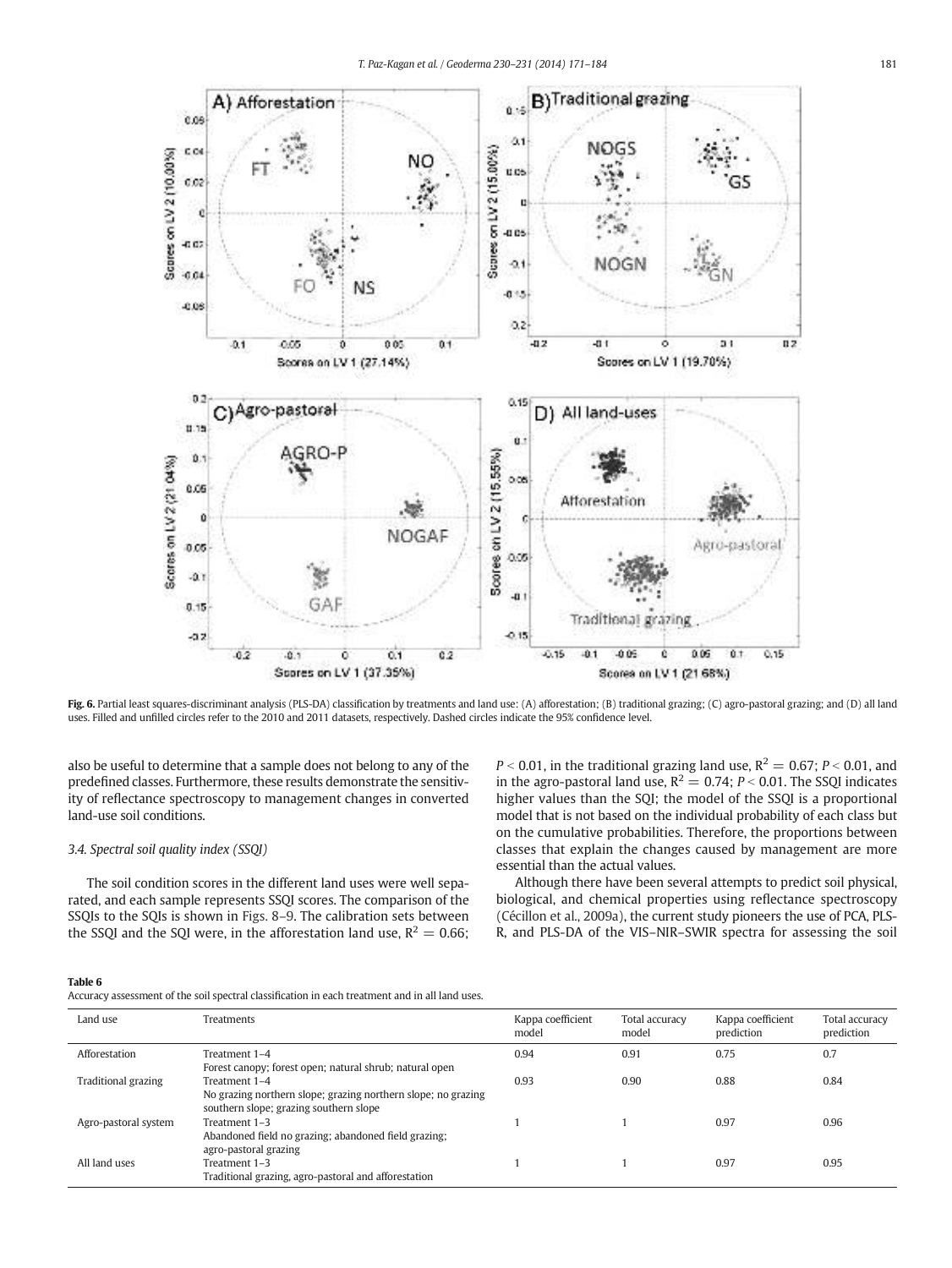

Fig. 7. Partial least squares-discriminant analysis (PLS-DA) classification and prediction of 2010 from 2011 dataset in the different land uses: traditional grazing; agro-pastoral grazing; and afforestation. Filled and unfilled circles represent the 2010 and 2011 datasets, respectively, and plus signs (+) represent the predicted 2010 dataset. Dashed circle indicates the 95% confidence level.

quality. The ability of the model to predict soil quality or functionality by spectroscopy is an essential tool for soil monitoring (Awiti et al., 2008; Cécillon et al., 2008, 2009a,b). In addition, the model is capable of evaluating the SSQI between the different land uses, a comparison that is not possible in the SQI due to the need to specify a land-use threshold (Fig. 10). The results show that the afforestation, traditional grazing, and agro-pastoral grazing land uses have SSQI scores of 0.78, 0.87, and 0.57, respectively. The differences between the SSQIs of the land uses are significant ( $F_{(2,216)} = 128.49; P < 0.01$ ).

Assessment of soil conditions with reflectance spectroscopy, as presented above, enables the rapid tracing of the states of soil quality or of its changes after long-term management (land-use change). In addition, successful classifications of sites regarding the land use and soil conditions were performed. This SSQI can be used for assessing hot spots of land-use changes and for identifying soil degradation. However, in order to examine the causes of the change in soil quality, much more detailed research should be done on direct soil measurements, in terms of laboratory analyses as inputs for models such as the SQI.

Soil quality policies usually address specific management goals, such as productivity, waste recycling, and environmental protection (Andrews et al., 2004). Thus, methodologies for soil quality assessment should be able to measure the specific soil functions and the soil ecosystem services associated with these management goals. Assessing SSQI by VIS–NIR–SWIR spectroscopy as a preliminary tool for detecting hot spots of soil degradation can provide an alternative to laboratory analyses. The benefits of this technique include a reduction of the sampling processing time and an increase in the number of samples that can be analyzed within time and budget constraints, and hence, an improvement of the detection of changes in soil quality in a given area. It is a rapid, nondestructive, reproducible, and cost-effective analytical method, and therefore, it is a promising tool for soil quality assessment. However, the challenge is to move from the field and the laboratory scale to a larger scale for the effective monitoring of soil quality with airborne or spaceborne spectroscopy. In addition, assessments of soil conditions at the regional scale across various soil types are needed. This model is based on laboratory measurements under controlled conditions that avoid the disruptive factors that characterize field measurements, such as soil moisture content, soil roughness, and vegetation cover (Stevens et al., 2008). There is a need for additional studies to identify the potential of the SSQI in a spatial resolution for large ranges of spatial domains, from laboratory point measurements, through ground-level and airborne, and up to spaceborne images. In addition, there is a need to examine the model's capability in different soil types and climatic regions.

# 4. Conclusions

This study underscores the potential application of reflectance spectroscopy as a reliable diagnostic screening tool for assessing soil quality. Classification of soils into spectrally defined entities provides a basis for spatially explicit and quantitative definitions for developing SSQI. This paper proposes a framework for the use of VIS–NIR–SWIR spectroscopy as a tool for assessing soil quality. The utilized linear parametric models, PCA, PLS-R, and PLS-DA, improved the ability to predict soil properties and SQI, and they enabled us to overcome problems of multivariant



Fig. 8. The comparison of the spectral soil quality index (SSQI) (dark columns) to the soil quality index (SQI) (light columns) of the three land uses with the different treatments: afforestation, traditional grazing, and agro-pastoral grazing land use by treatments. The columns present average values and standard deviations.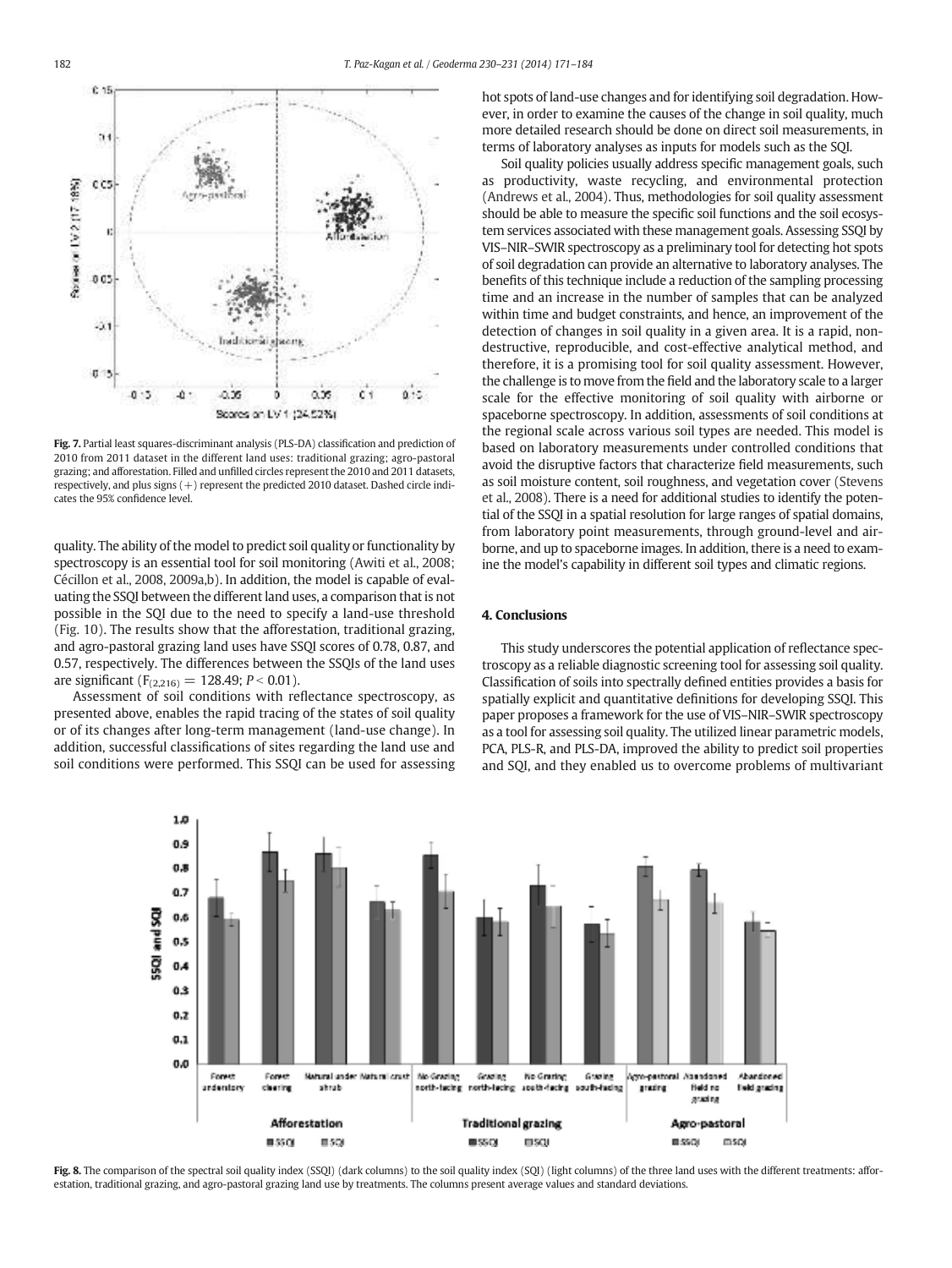

Fig. 9. Scatterplot correlation of soil quality indices (SQIs) and spectral soil quality indices (SSQIs).

and high co-linearity data as hyperspectral spectroscopy. The ability and motivation to assess soil quality varies among the different indices:

- (1) The SQI was found to be a good tool for diagnosing the degradation or amplification of different soil properties and to identify the critical changes in soil functionality. The SQI is an integrative approach that recognizes the physical, biological, and chemical processes in soils. In addition, it requires many soil analyses; monitoring such soil quality indices at different scales and land uses is expensive and time consuming. This problem can be partially solved by combining field and laboratory measurements with reflectance spectroscopy methods and models, such as PLS-R.
- (2) The SSQI is a diagnostic tool for assessing soil quality in changed land uses and treatments. The ability of reflectance spectroscopy was proved to be a reliable diagnostic tool for identifying and separating various soil properties, for identifying SQI in areas of land-use change, and for classifying soil conditions. The SSQI can be used to assess hot spots of change in different land-use areas and to identify soil degradation. However, examining the cause of the soil degradation requires an extensive assessment of soil quality by soil measurements and the use of models such as SQI.

Our findings could have strong implications regarding the monitoring of soil quality for changed land-use assessments. Future studies should test the success of this framework for larger and more variable datasets, including different soil types and climate regions. In addition, the challenge is to move from the field and the laboratory scale to the larger scale of image spectroscopy. The ability to use reflectance spectroscopy for a spatial, quantitative view of large areas can be acquired,





although there are technical problems to overcome. This technique can provide new information that cannot be extracted by field work that uses traditional soil sampling or point spectrometry measurements. The advantages of using reflectance spectroscopy to detect soil quality and degradation processes in land-use changes are highly important. Thus, methods may expand to image spectroscopy and to the fields of soil surveying and soil mapping in the future.

# Acknowledgments

The research was funded by the FP7 Experimentation in Ecosystem Research (ExpeER) project. The research leading to these results has received funding from the EXPEER Programme of the European Union's Seventh Framework Programme (FP7/2007-2013) under REA grant agreement no. 262060.

# References

- Adeel, Z., Safriel, U., Niemeijer, D., White, R., 2005. Millennium Ecosystem Assessment, Ecosystems and Human Well-Being: Desertification Synthesis. World Resources Institute, Washington, DC.
- Andrews, S.S., Karlen, D.L., Mitchell, J.P., 2002. A comparison of soil quality indexing methods for vegetable production systems in Northern California. Agric. Ecosyst. Environ. 90 (1), 25–45.
- Andrews, S.S., Karlen, D.L., Cambardella, C.A., 2004. The soil management assessment framework. Soil Sci. Soc. Am. J. 68 (6), 1945–1962.
- Ankeny, M.D., Ahmed, M., Kaspar, T.C., Horton, R., 1991. Simple field method for determining unsaturated hydraulic conductivity. Soil Sci. Soc. Am. J. 55 (2), 467–470.
- Awiti, A.O., Walsh, M.G., Shepherd, K.D., Kinyamario, J., 2008. Soil condition classification using infrared spectroscopy: a proposition for assessment of soil condition along a tropical forest–cropland chronosequence. Geoderma 143 (1–2), 73–84.
- Banin, A., Amiel, A., 1970. A correlative study of the chemical and physical properties of a group of natural soils of Israel. Geoderma 3 (3), 185–198.
- Ben-Dor, E., Banin, A., 1994. Visible and near-infrared (0.4 nm–1.1 nm) analysis of arid and semiarid soils. Remote Sens. Environ. 48 (3), 261–274.
- Ben-Dor, E., Banin, A., 1995. Near infrared analysis (Nira) as a method to simultaneously evaluate spectral featureless constituents in soils. Soil Sci. 159 (4), 259–270.
- Ben-Dor, E., Patkin, K., Banin, A., Karnieli, A., 2002. Mapping of several soil properties using DAIS-7915 hyperspectral scanner data. A case study over clayey soils in Israel. Int. J. Remote Sens. 23, 1043–1062.
- Ben-Dor, E., et al., 2008. Imaging spectrometry for soil applications. In: Donald, L.S. (Ed.), Advances in Agronomy. Academic Press, pp. 321–392.
- Ben-Dor, E., et al., 2009. Using imaging spectroscopy to study soil properties. Remote Sens. Environ. 113 (Supplement 1(0)), S38–S55.
- Black, C.A., 1965. Methods of Soil Analysis: Part I Physical And Mineralogical Properties. American Society of Agronomy, Madison, Wisconsin, USA.
- Bogrekci, I., Lee, W.S., 2005. Improving phosphorus sensing by eliminating soil particle size effect in spectral measurement. Trans. Am. Soc. Agric. Eng. 48, 1971–1978.
- Bonneh, O., 2000. Management of planted pine forests in Israel: past,present and future, 1. Backhuys Publishers, Leiden.
- Bowers, S.A., Hanks, R.J., 1965. Reflection of radiant energy from soils. Soil Sci. 100 (2), 130–138.
- Carroll, S., Goonetilleke, A., Khalil, W.A.-S., Frost, R., 2006. Assessment via discriminant analysis of soil suitability for effluent renovation using undisturbed soil columns. Geoderma 131 (1–2), 201–217.
- Carter, M.R., 2002. Soil quality for sustainable land management: organic matter and aggregation interactions that maintain soil functions. Agronomy 94, 38–47.
- Cécillon, L., Cassagne, N., Czarnes, S., Gros, R., Brun, J.-J., 2008. Variable selection in near infrared spectra for the biological characterization of soil and earthworm casts. Soil Biol. Biochem. 40 (7), 1975–1979.